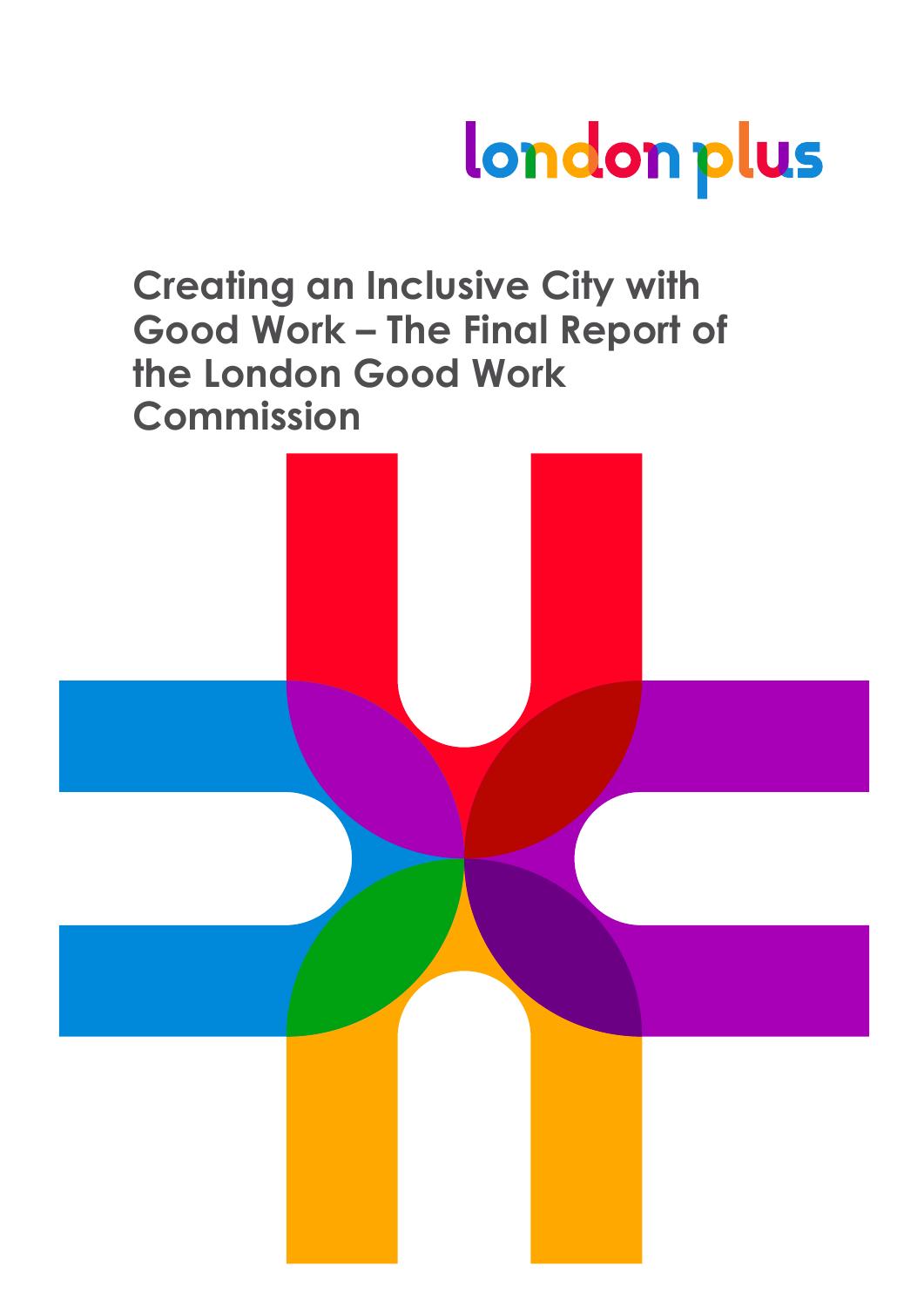## **London Good Work Commission**

The London Good Work Commission is the first major attempt in the capital to explore how we create a city of good work for all by 2030. It is a project that has been established and run by London Plus, the hub body for the capital's 120,000 voluntary organisations.

Since the beginning of 2019, the commission has pulled together a compelling amount of research and insight into the state of poverty and bad work in the city. It has also developed a series of proposals to help make good work for all a reality by the end of the next decade.

Its work has benefitted from the generous advice of an expert advisory group of over 20 London leaders, carefully selected from civil society, local government, business, the trade union movement, and think-tanks. Their role has been to provide guidance and robust challenge to the commission's activities and its final recommendations.<sup>1</sup>

Any research, proposals, ideas, and oral or written outputs we have produced in this report, are solely attributable to the named author.

This report will be presented and debated at a specially convened event in October 2019, to coincide with London Challenge Poverty Week and the UN International Day for the Eradication of Poverty.

## **London Plus**

London Plus is the hub body for the capital's 120,000 voluntary organisations. Launched in early 2019, it is taking a bold approach to turn data into insight, empowering civil society organisations through better connections, and ensuring that our collective voice influences positive change.

London Plus established the London Good Work Commission. It has overseen and coordinated all its activities. For any future enquiries regarding the commission's work, please contact us at info@londonplus.org.

## **Trust for London**

We are extremely grateful to Trust for London, whose support allowed London Plus to establish the London Good Work Commission. Their mission is to fund work which tackles poverty and inequality in London. They also support projects which aim to provide greater insights into the root causes of the city's social problems and how they can be solved. Trust for London commission and host the London Poverty Profile and has four initiatives specifically aimed at tackling inequality and challenges in skills and employment:

- London Living Wage
- Moving On Up improving employment rates of young black men in London
- Step Up increasing and improving skills to move into more secure, better paid employment
- Better Work Network

<sup>1</sup> The full list of Advisory Group members can be found at: www.londonplus.org/news/a-cityof-good-work-for-all

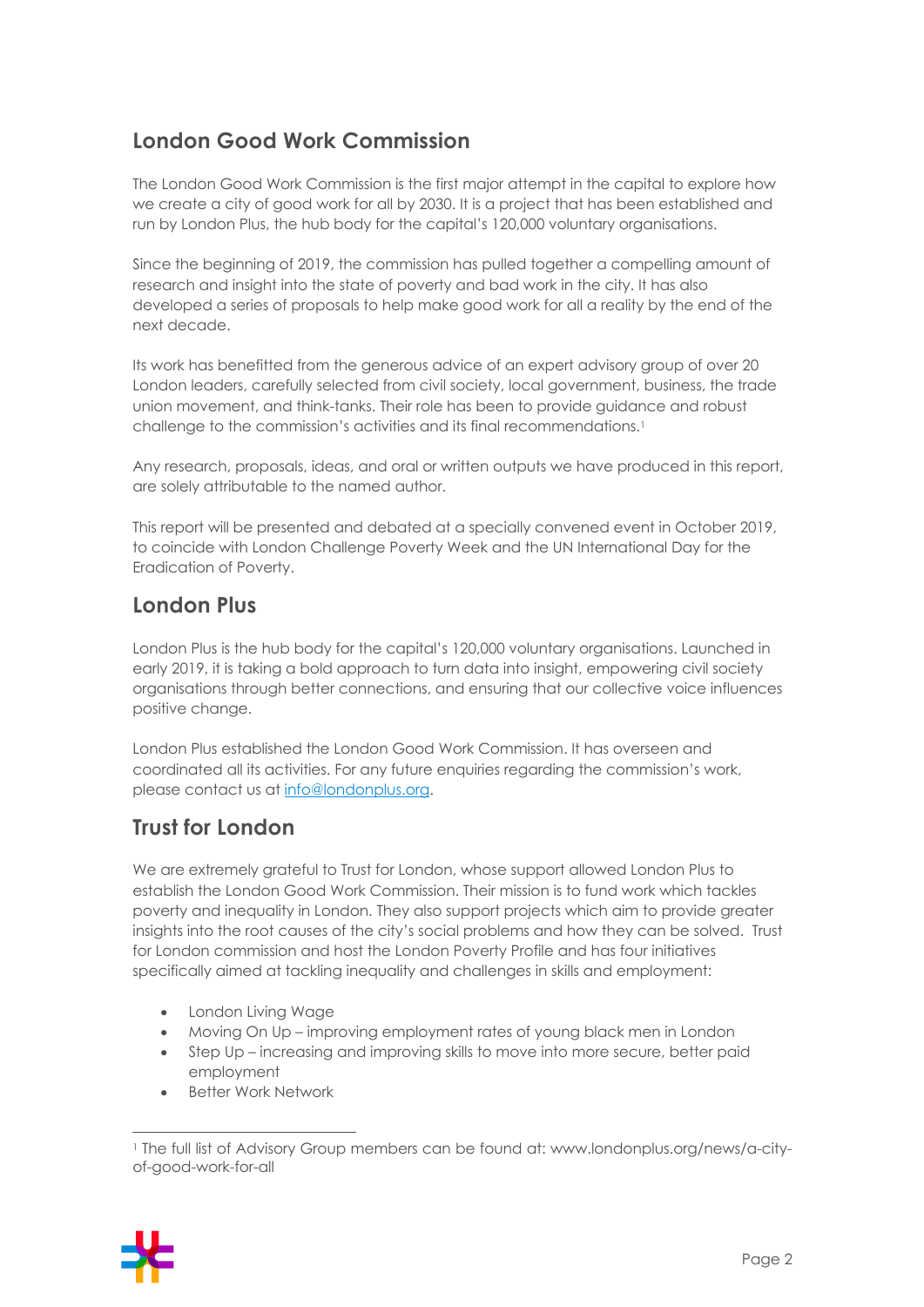The London Good Work Commission sits within and complements these initiatives.

Trust for London's generous help should not be considered in any way as agreement with the content or ideas in this paper.

#### **About the author**

Rayhan Haque is the Convener of the London Good Work Commission, which has been established by London Plus.

He joined London Plus in September 2018 to lead on their employment and skills work. He previously worked for two frontline social businesses which are tackling poverty, worklessness, and educational inequality across the capital. He studied at UCL university and has an additional specialism in globalisation and international affairs.

#### **About this paper**

During 2019, the commission has been investigating the problems of poverty and bad work across the capital. This has included several community roundtables, site visits, a literature review, and a series of interviews with charity leaders, frontline professionals, and experts.

This paper is composed of two parts. The first section pulls together our extensive research and findings, along with a larger body of evidence, to show the alarming levels and nature of poverty and bad work in London today.

The second part contains the 'London 2030 Vision - A City of Good Work for All'. This outlines a plan for action, and a number of thematically focused ideas and recommendations.

The contents within this paper cannot represent the disparate views of the advisory group members and the organisations they represent. Their comments and challenge have informed the material produced by the named author, who has shaped this material to the views presented in this report.

We welcome responses to this paper. You can email us at info@londonplus.org. We would also encourage you to share it. If you are using Twitter, we would be grateful if you reference @londonplus18 in any communications and use the hashtag #LondonGoodWork.

This report was first published in October 2019.

#### **Acknowledgements**

The author would like to thank everyone who provided evidence and help with developing this paper. This includes all the attendees of the community roundtables, which were very kindly hosted by Age UK London, The House of St Barnabas, Community Links, Redbridge CVS, and Tree Shepherd. We also greatly appreciate First Love Foundation, Pecan, The Salvation Army, and Bow Foodbank, for arranging site visits.

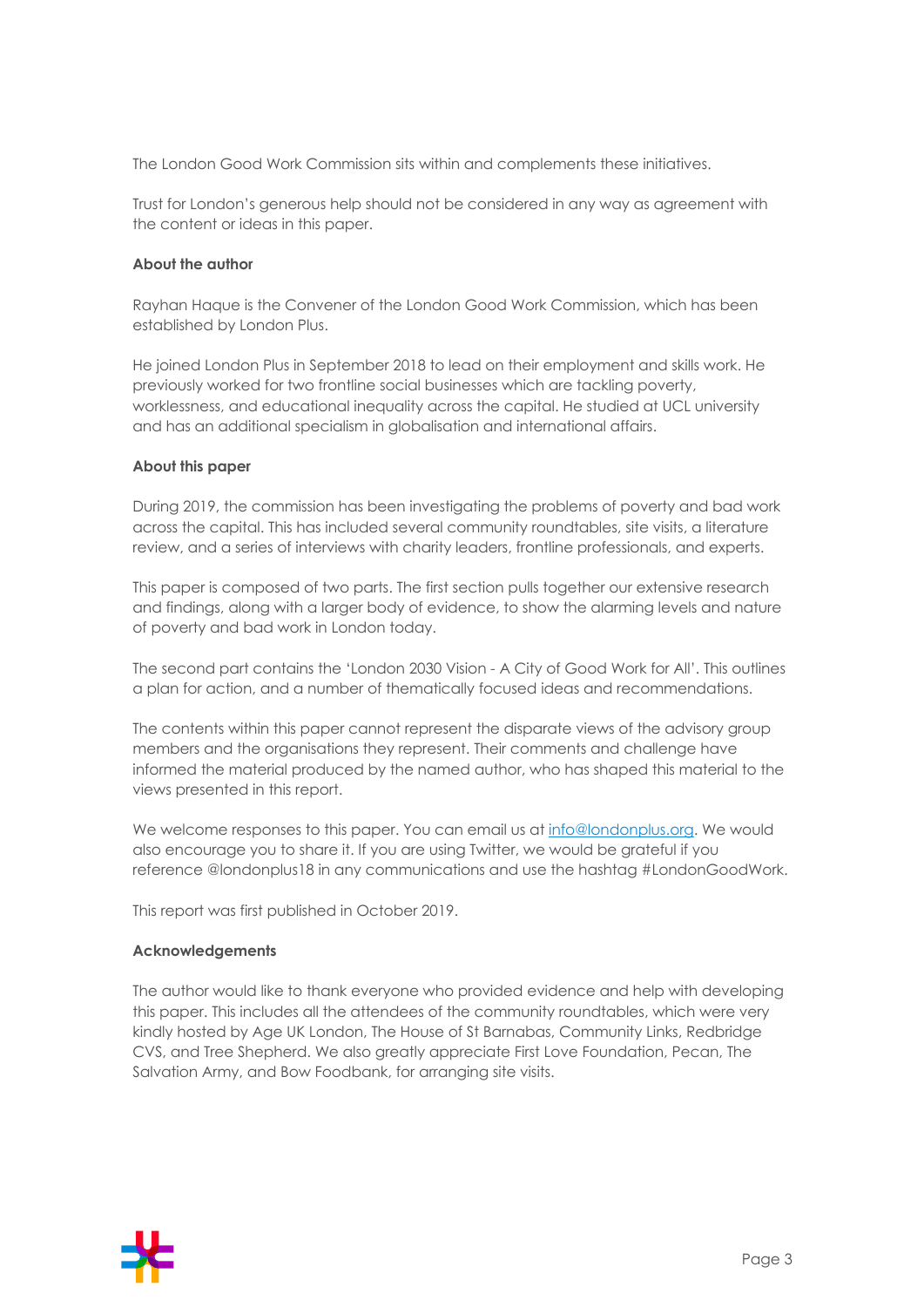## **Summary: London 2030 Vision - A City of Good Work for All**

## **Good Work Principles**

**1. Fair pay**: Good work means ending low pay and guaranteeing everyone a real living wage. It also means creating a culture for more equal pay and reward in organisations. London must keep working towards becoming a high wage, high skill economy for all.

**2. Autonomy:** Having autonomy and control at work is crucial to happiness. Empowered work means flexible working must become the norm wherever practical, not the exception. It also means workers being able to organise for better working pay and conditions, such as through collective bargaining. Finally, autonomy entails a labour market that is fully inclusive and free from barriers which exclude disabled people.

**3. Well-being:** All Londoners should enjoy work-life balance, which means tackling the double challenges of not having enough hours and overwork. The goal for the city should be a 32-hour week by 2030, without compromising pay. Well-being should also be hardwired into budgetary and policy decisions across London government.

**4. Learning:** Working should always feel like an opportunity for personal development. Londoners must have guaranteed opportunities to learn and train throughout their lives. In an increasingly tech driven economy, the intensity of learning should mirror the intensity of change taking place within the workplace.

## **Key Recommendations**

#### **Ending Low Pay**

- The government should take immediate steps to legislate for a real living wage based on the actual cost of living. This wage should also apply to all workers, regardless of their age.
- The new real living wage should be independently calculated and uprated each year by a Living Pay Commission.
- With the country gripped by a low pay crisis, the government should move swiftly in introducing this new real living wage over a three-year period.

#### **A 32-Hour Week for All by 2030**

- London government must set a target to reach a 32-hour week for all by 2030, without reduction in pay.
- The focus must be on boosting productivity and helping businesses to redesign jobs and structure working practices around a shorter working week.

#### **Jobs Guarantee**

- We call for the introduction of a Jobs Guarantee, involving thousands of one-year long job placements anchored around a 32-hour week for London's most marginalised groups.
- All job placements will pay a real living wage based on the cost of living.

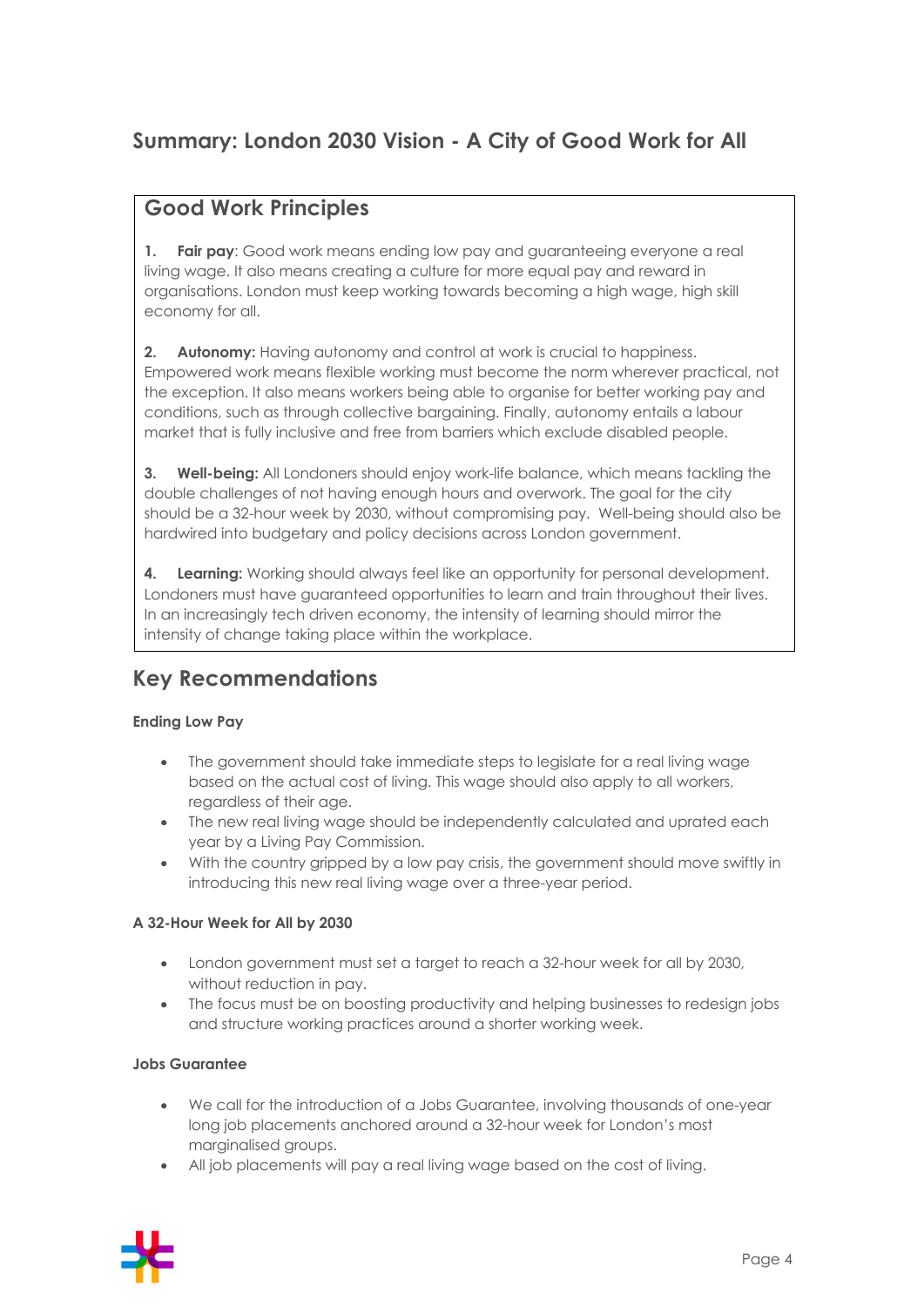#### **Mayor's Good Work Fund**

- London government should establish a dedicated Mayor's Good Work Fund (GWF), that provides help to employers who wish to improve business practices, redesign jobs into good ones, and introduce a shorter working week for their staff without reducing pay.
- The £50 million a year fund would support businesses to make investments and changes to increase productivity, as London has only seen real productivity growth of 0.3% on average per year between 2010 and 2017.
- As part of the criteria for qualifying for support, businesses would be required to seek accreditation with the Mayor's Good Work Standard.

#### **Paid Leave for Learning**

- The government should introduce a new right to paid time off work to undertake learning and training.
- This new statutory right would guarantee four days of paid leave each year (based on a worker doing full-time hours) for any evidenced learning and training undertaken.

#### **A City of Good Businesses**

- Our recommendation is that London government introduce an Entrepreneurs' Income (EI), to ensure all Londoners have the opportunity to launch their own enterprises.
- We propose providing up to 5,000 grants each year, to individuals looking to start their own enterprises.
- Good work requires good employers, so those applying for the EI would also be required to embed the Mayor's Good Work Standard within their business models.
- The Mayor has declared a climate emergency. London must therefore move as fast possible to becoming a net zero emissions city. To foster an enterprise culture that supports this ambition, the Mayor and councils should work together to provide a business rate discount for organisations that are or move to carbon neutral status.

#### **Prosperity & Well-Being**

- We call on leaders across all tiers of government to ensure their budgets and policies are measurably and meaningfully anchored around well-being as well as growth.
- National government should also ensure well-being is at the heart of major longterm economic plans, such as spending reviews.

#### **Flexible Working for All**

• We believe there should be a default presumption of being able to work flexibly in any given job from day one of employment, where it is practical. That means placing a new expectation on all employers to design their roles with flexibility built in, and to offer clear guidance to workers on the opportunities to work flexibly.

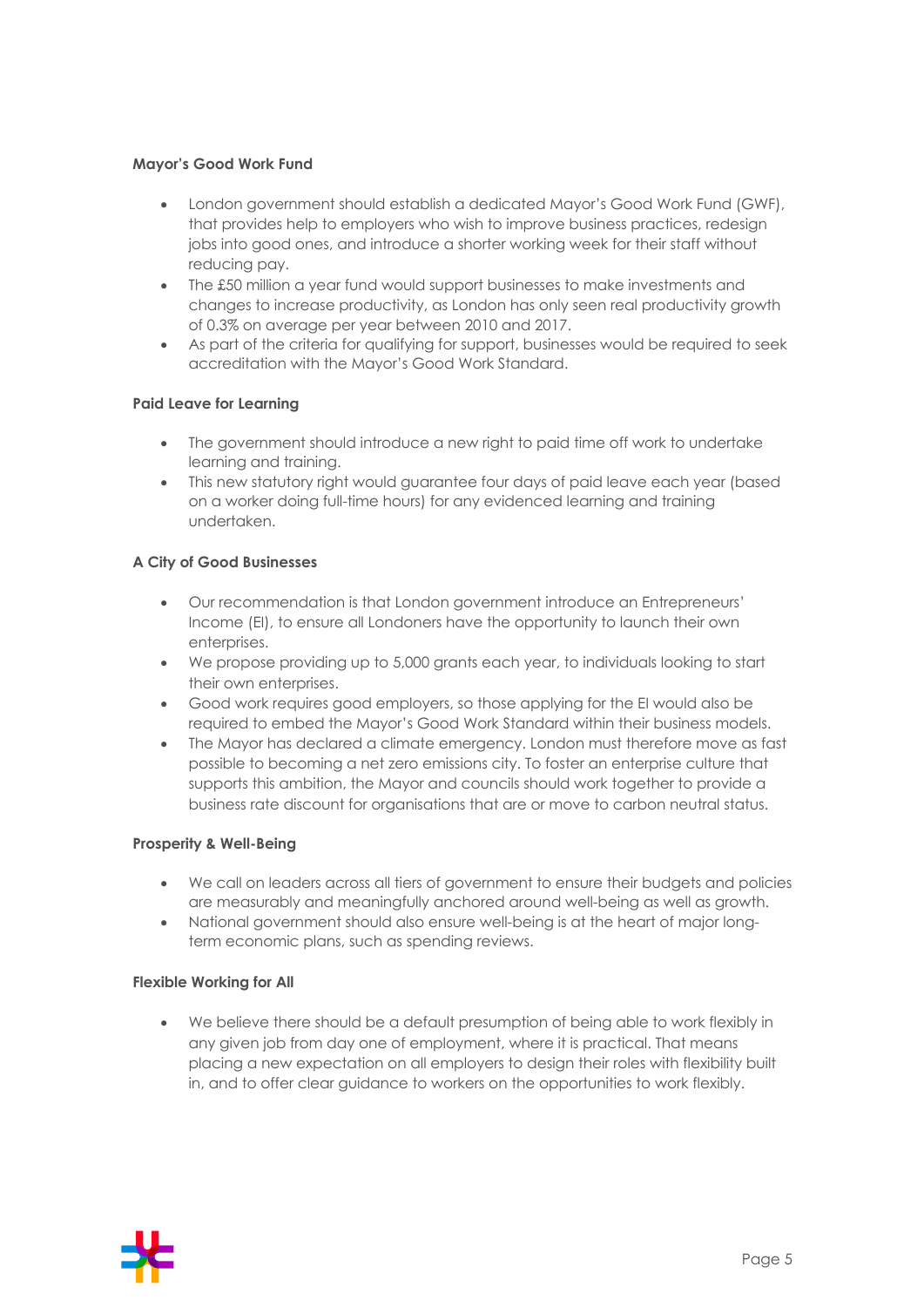#### **A London Employment and Skills System Fit for the Tech Age**

• We fully endorse the Mayor's call for greater devolution and funding, to create a holistic skills and employment system for London. This also includes powers to raise money.

#### **Leaving No Young Person Behind**

• We recommend the government abolish NCS and replace it with a national and allyear round network of youth services. The money saved from ending NCS could fund up to 11,000 youth worker posts in the country.

#### **More Equal Pay for All**

- The government should introduce ethnicity pay gap reporting as soon as feasible, along with disabled persons pay gap assessments.
- Once this has been introduced, the GLA should use the data to produce an annual London Pay Audit, to capture how much progress is being made in the capital towards reducing pay gaps and better pay ratios.
- We also call for national and local tiers of government to use data from the London Pay Audit to favour firms with good pay assessments through their procurement powers.
- We back calls from the CIPD and High Pay Centre to increase diversity on remuneration committees both in terms of their ethnicity, gender, professional backgrounds, and disabled people representation.
- We support their idea of replacing long-term incentive plans as the default model for executive remuneration with a less complex system based on a basic salary and a much smaller restricted share award.
- CEO pay should also be linked to non-financial measures of performance, such as employee well-being and investment in workforce training and development.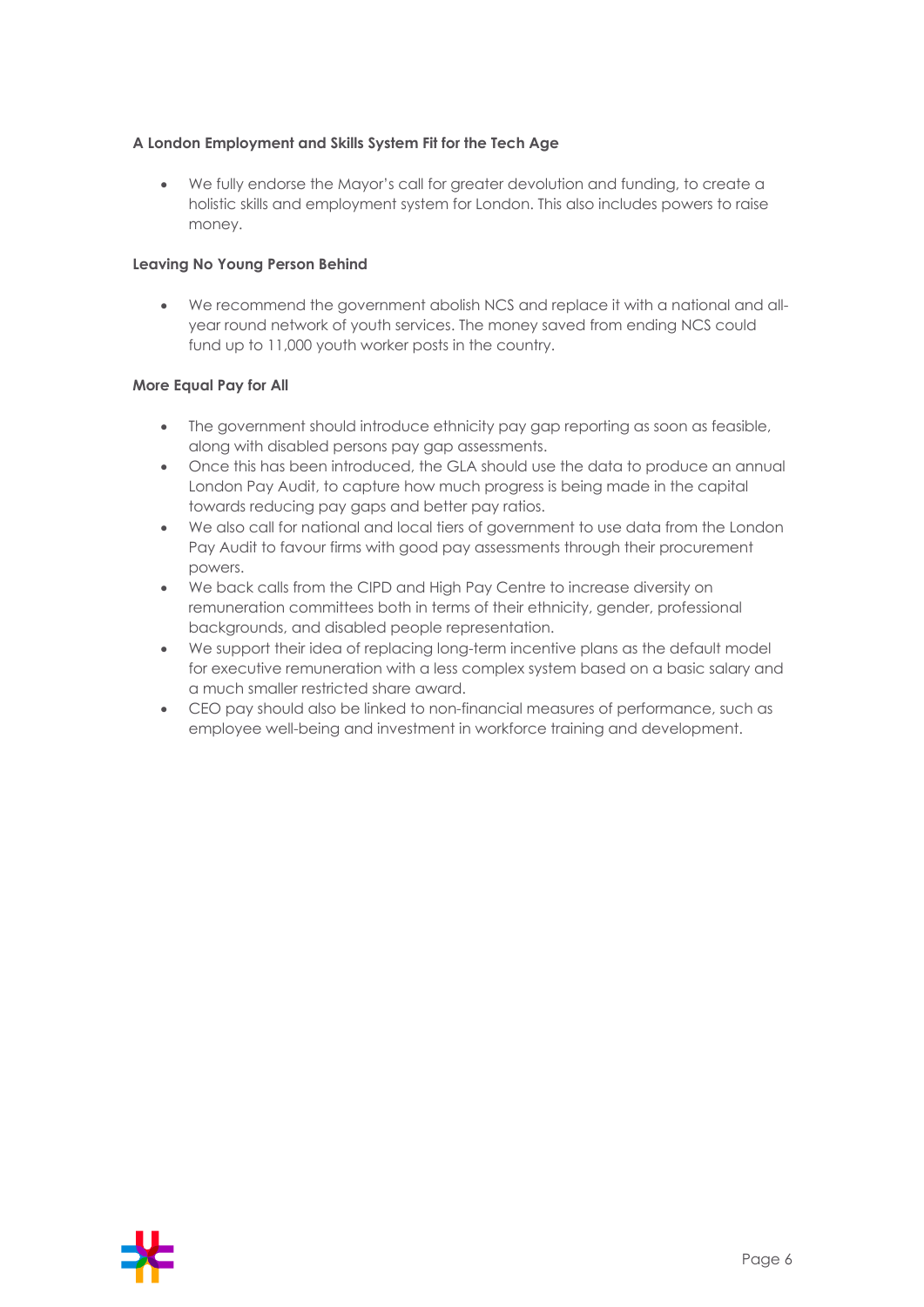## **Investigation into Poverty and Bad Work**

#### **London faces a poverty emergency**

London is one of the great cities in the world. It is dynamic, diverse, and open. It's a place that generates huge amounts of prosperity and opportunity. When compared to other countries, the capital is the eighth largest economy in Europe, and bigger than Norway or Sweden.2

London is also the beating heart of the national economy. Its net contribution to the Exchequer in 2017/18 was around £34.3bn.3

But the capital is also shamed by vast and chronic levels of poverty.

In fact, we have the highest levels in the country, with 28% of people (2.4 million) in poverty (after accounting for housing costs).4 That includes 700,000 children.5 This is the relative poverty measure, which is defined as the number of individuals living in a household with less than 60 per cent of contemporary median household income.

Worryingly, a large amount of this poverty is chronic, with 16% of Londoners in persistent lowincome (defined as individuals who have been in relative poverty for three of the past four years).<sup>6</sup> Roughly half a million children find themselves in this state.<sup>7</sup>

The government has announced plans to trial a new measure of poverty from next year that will include not just household income but "inescapable costs", such as mortgage payments or rent, childcare and those associated with being a disabled person. It also includes levels of liquid assets, such as savings, stocks and shares.

Under this new measure developed by the social metrics commission, levels of poverty are still alarming, with 14.2 million people living in poverty in the UK. And 7.7 million individuals are in persistent poverty (have been in poverty for at least two of the last three years).8

Last year, Philip Alston, the UN's special rapporteur on extreme poverty and human rights, conducted a two-week fact-finding mission to the UK, and concluded that child poverty levels were "not just a disgrace, but a social calamity and an economic disaster".9

A constant refrain we have heard in our community evidence sessions, is the "dire cost of living in the capital" and "how grossly unaffordable the city has become". Rough sleeping has now hit a record high, with 8,855 people recorded as sleeping on the streets last year. This is an 18% year-on-year rise in 2018-19 and two and a half times levels recorded in 2009- 10 (3,673).10

<sup>&</sup>lt;sup>10</sup> Figures from CHAIN - Combined Homelessness and Information Network.



<sup>2</sup> London and the UK: A DECLARATION OF INTERDEPENDENCE, August 2019.

<sup>3</sup> Ibid

<sup>4</sup> Department for Work and Pensions, Households Below Average Income, 2016/17.

<sup>5</sup> GLA Intelligence

<sup>6</sup> Ibid

<sup>7</sup> Ibid

<sup>&</sup>lt;sup>8</sup> A new measure of poverty for the UK: The final report of the Social Metrics Commission, September 2018.

<sup>9</sup> Office of the High Commissioner for Human Rights (UN Human Rights), 2018.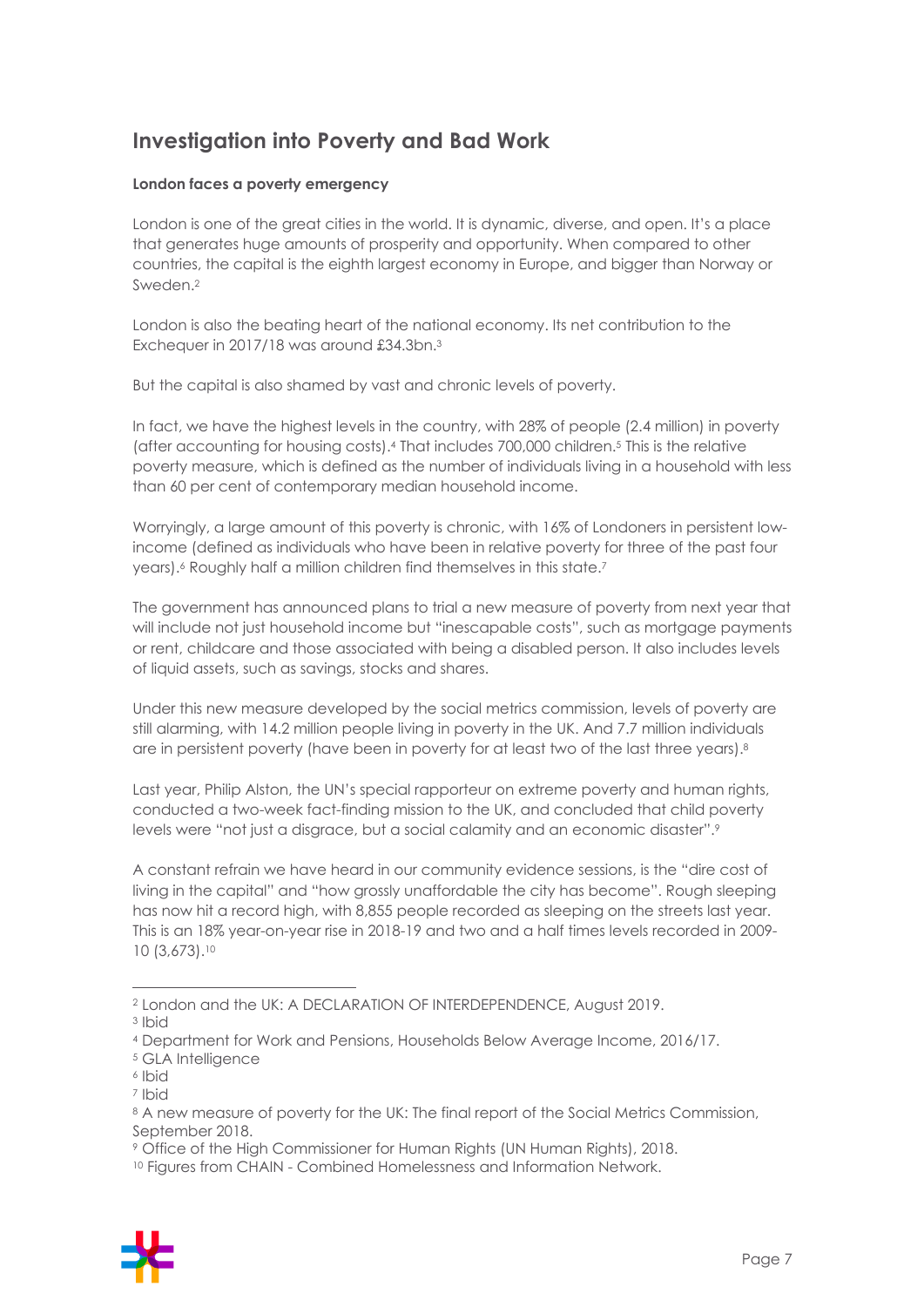The human tragedy of poverty isn't just limited to a lack of income though. Official figures paint an equally grim picture on food poverty. The recent Survey of Londoners shows food insecurity is widespread, with 1.5 million adults and 400,000 children having low or very low food security. And the majority of adults suffering from food insecurity work.

The levels of food hunger are so high now, that parents and even teachers, regularly forgo meals to ensure their kids can eat. There have also been reports of children as young as 12, regularly scavenging in bins for food in north London.11

In the last year alone, the capital has also seen 166,512 emergency food parcels handed out.12 That's a 74.1% increase from just five years ago.13 As one charity CEO running a food bank service in south London said to us, "people are coming to us absolutely struggling".

#### **Food Poverty in London**

During the course of our research, the commission has heard desperate accounts of people being "forced to live on just bread, butter, and water for a year", children not eating outside of school hours, and in one instance, an individual resorting to "eating cigarette butts just to survive".

#### **What's causing this crisis?**

The causes of poverty are well known, and often, multidimensional: public service cuts; being out of work and lacking opportunities; deprived local economies; poor or no skills; going through family breakdown; suffering domestic abuse; being disabled; having physical and mental illness; and inadequate welfare support. But there are several unique issues in London, which have helped to create the grave poverty crisis we see today.

London is one of the most expensive cities in the world and those that reside here have to cope with much higher housing costs. For instance, the average rent in the capital is more than double the national average and has been increasing at more than twice as fast over the last five years. The situation in inner London is even more shocking, with average rents accounting for 72% of earnings compared to 29% in the rest of England.14

Childcare costs are also 27% higher in London than the rest of the UK.15 Unsurprisingly then, 40% of unemployed mothers say unaffordable childcare is a barrier to them getting into work.16 A further hurdle for many Londoners is finding a way to deal with the cost of transport, which is the highest of any city in the world (measured monthly).17 And the average cost of household goods is 12% higher in the city than the rest of the UK.18

<sup>18</sup> Resolution Foundation, London Stalling, 2018.



<sup>&</sup>lt;sup>11</sup> 'British children so hungry they eat loo paper and scavenge in bins, says charity'. The Mirror, August 2019.

<sup>&</sup>lt;sup>12</sup> End of Year Stats, The Trussell Trust, 2019

<sup>13</sup> Ibid

<sup>14</sup> New Policy Institute & Trust for London, London's Poverty Profile 2017.

<sup>&</sup>lt;sup>15</sup> Resolution Foundation, London Stalling, 2018.

<sup>16</sup> IPPR, The future of childcare in London, 2017.

<sup>&</sup>lt;sup>17</sup> Deutsche Bank, Mapping the World's Prices, 2017.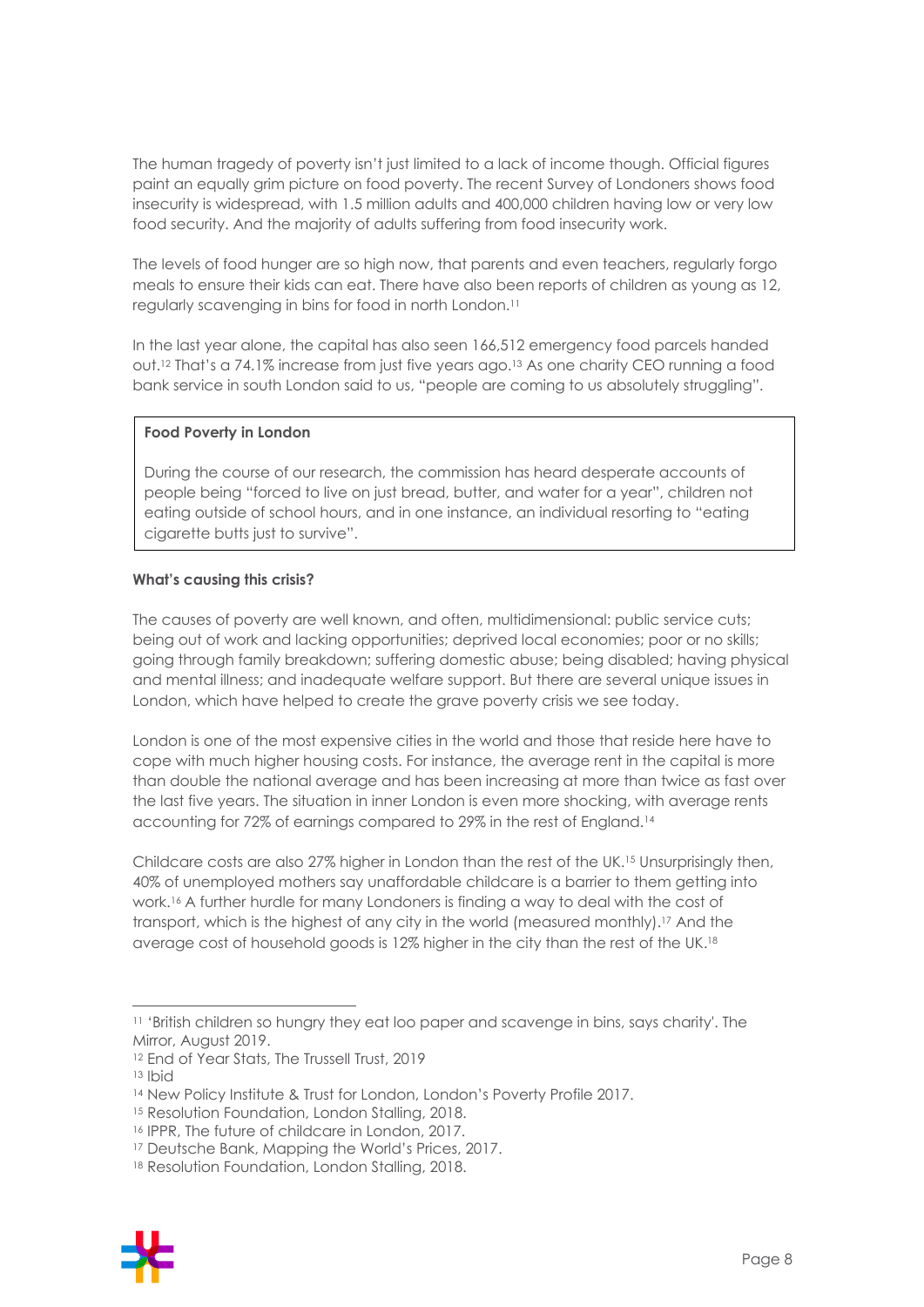The capital has also been hit by huge spending cuts in the last nine years, which have brought many councils to breaking point. London boroughs face a 63% reduction in their core funding from 2010,19 despite the city's population increasing by almost 1 million people. One key area that has borne the brunt of cuts, are youth services. London has seen the loss of 104 youth centres and projects along with 562 youth worker posts since 2011/12.20

The severity of the cuts has also led to some councils being forced to axe their Local Welfare Assistance Schemes, a last resort for many on the brink of destitution, with five boroughs shutting their schemes in 2015/16.21

The commission visited several food banks across the city and heard how long delays to Universal Credit (UC) and a punitive culture of sanctions have pushed many into poverty. In one of our site visits in east London, we were told many people are wrongly denied their benefits. And the process for rectifying these mistakes for claimants, could sometimes delay UC payments by up to 6 months.

There have also been major cuts to the levels of benefits, which have had a disproportionate impact on London. Two in particular, have hit the capital hard. First, the benefits cap, which limits the total amount of benefits a household can receive. This came into effect in 2013 with 49% of affected households estimated to be living in Greater London, with an average loss of £93 per week.<sup>22</sup>

The second is the under-occupancy rule or 'bedroom tax', which sees people having their housing benefits cut if the socially rented property they are living in is judged to have more bedrooms than is necessary. Government impact assessments suggested that 80,000 households in London would be affected with the average reduction in housing benefit in London estimated to be £21 per week; the highest in the UK.<sup>23</sup>

The commission visited Tower Hamlets and one of its many food bank operations. The borough has the highest rate of child poverty (53%) in the entire country. We were told one of the most severe consequences of the rollout of UC has been to push countless people into rent arrears and eviction risk. The borough has recently said 80% of council tenants who were claiming UC were behind on their rent with average arrears of £1,245.24

It's also important to note that from early next year, remaining claimants of working-age benefits will be 'migrated' to UC. One welfare rights adviser described this as a "looming disaster" that will push many more into poverty, if the underlying problems with UC are not immediately addressed.

<sup>24</sup> London Borough of Tower Hamlets, Written evidence to the Work and pensions Select Committee (UCR0243', June 2018.



<sup>19</sup> London Councils, 2017.

<sup>20</sup> London's lost youth services 2019, research by Sian Berry.

<sup>&</sup>lt;sup>21</sup> Centre for Responsible Credit, The decline of crisis and community care support in England: why a new approach is needed, 2017.

<sup>22</sup> London: Working for Everyone? SMF, 2019

<sup>23</sup> Ibid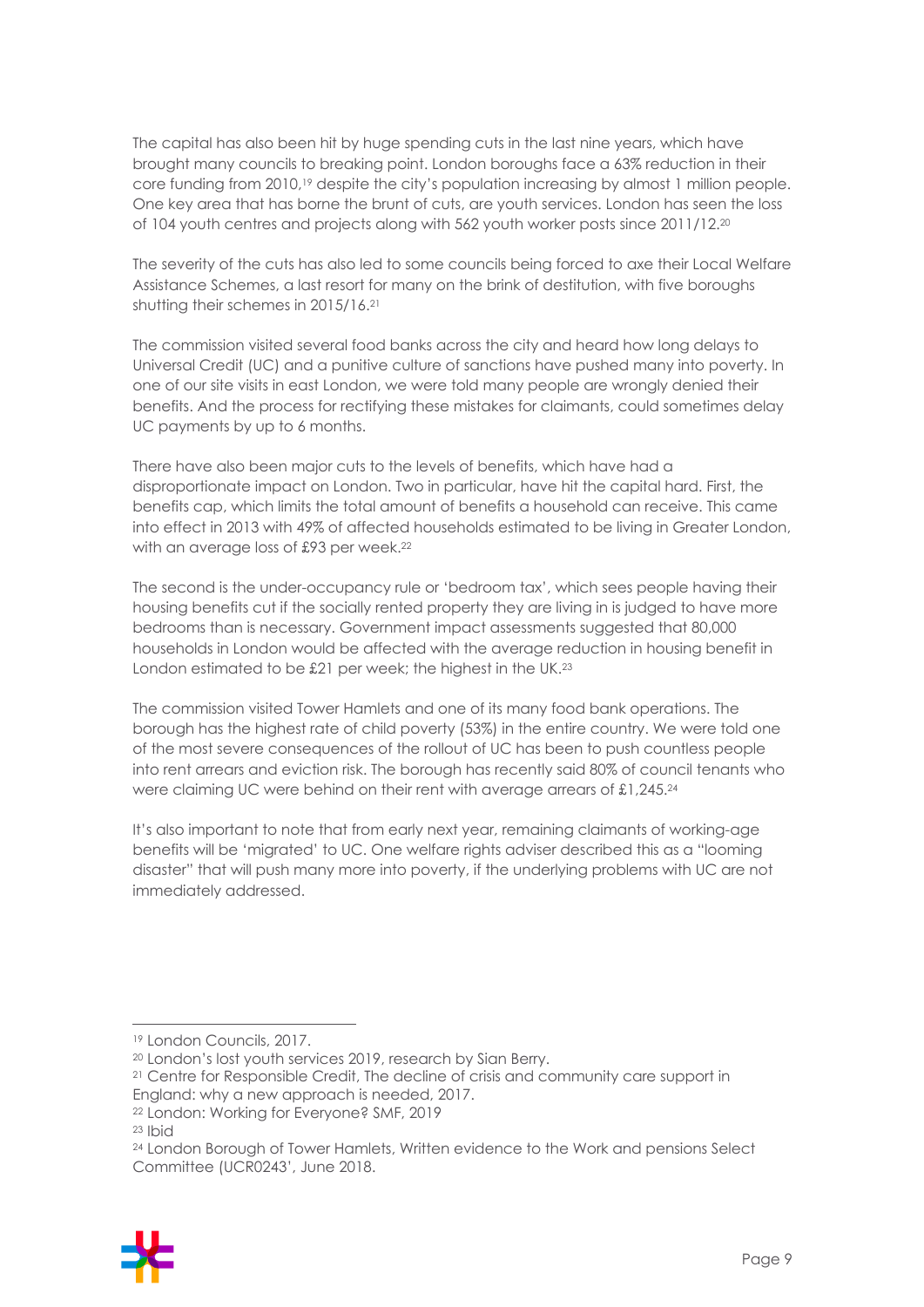#### **A rising tide of bad work**

But perhaps the most alarming feature of our city's poverty crisis, is that having a job is increasingly proving to be no means of escape. In fact, for many Londoners, work has become the principal source of impoverishment in their lives.

Despite official figures showing near record high levels of employment and very low numbers out of work, the capital has seen in-work poverty soar in the last two decades. The majority of people who are in poverty now come from a working household (58%). The proportion is up from 44% a decade ago and 28% two decades ago.25

#### **Low pay reality in London**

In our site visits and community roundtables, we heard countless stories of, "how it's simply not possible to survive, let alone live, on a minimum wage job in London".

The government introduced the National Living Wage (NLW) in 2016, which has undoubtedly helped to boost the earnings of the lowest paid. But its impact in the capital has been limited, as workers here, are much less likely to be paid below NLW levels, reflecting the city's higher living costs.26

We are currently on course to reach 60% by 2020, which will equate to a minimum wage of around £8.60 an hour. The government have though committed to using the minimum wage to achieve the 'ultimate objective of ending low pay in the UK' by the mid 2020s, by reaching a level worth two thirds of median earnings (66%). 27

But this is a national target. And according to Resolution Foundation analysis, if we achieve a pay floor at the level of 66% of median earnings, it still won't have ended low pay in London. That is because the "bite" of this minimum wage would only be equivalent to 49% of hourly median earnings in London.28

In other words, under the government's plans, we would still be nowhere near ending low pay in the capital several years away from now. And we know that part-time workers, women, and those from a black and minority ethnic background, will suffer most from this low pay existence.<sup>29</sup>

The commission has also heard many accounts of individuals getting stuck in these poorly paid jobs with little scope for pay rises and advancement. Their stories reflect the findings of a recent Resolution Foundation study for the Social Mobility Commission, which showed that just one in six (17%) of low paid workers managed to transition out of low pay between 2006 and 2016. With one in five London jobs paid below the real London living wage<sup>30</sup> (a rate based on the cost of living); poverty pay has become a poverty trap.

<sup>30</sup> SKILLS FOR LONDONERS: A CALL FOR ACTION, September 2019.



<sup>25</sup> New Policy Institute & Trust for London, London's Poverty Profile 2017.

<sup>26</sup> Peabody Index, 2019.

<sup>&</sup>lt;sup>27</sup> Chancellor's speech at the Conservative Party Conference, September 2019.

<sup>28</sup> Low Pay Britain 2019 - Resolution Foundation.

<sup>29</sup> Trust for London 2017.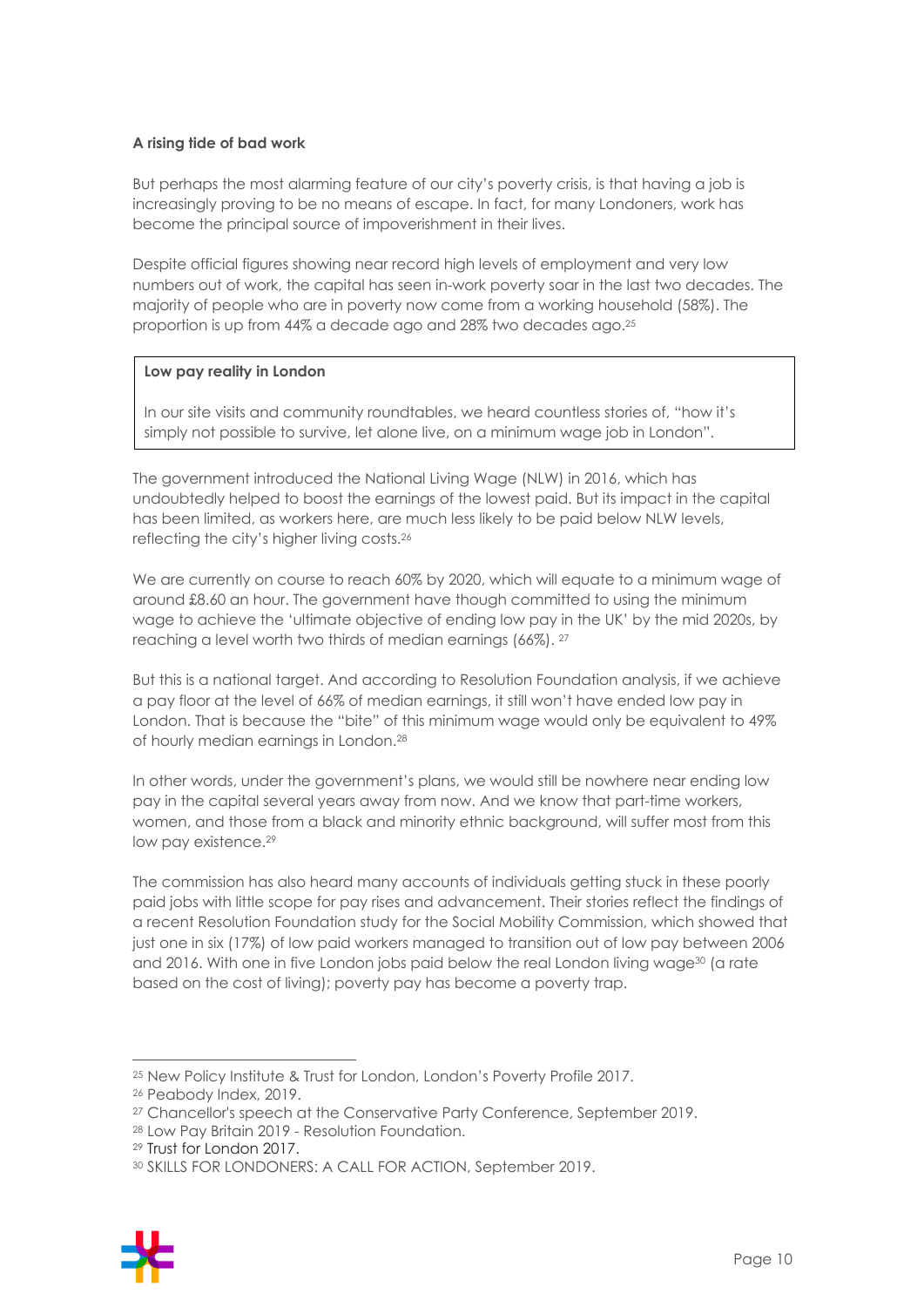A key factor behind this, is that a poorly paid job has become synonymous with poor skills. Back in 2011, just under half (47%) of adults with no qualifications were on low pay. But by 2016, this had risen to 71%. A similar picture can be seen among adults with level 2 (GCSE equivalent) and Level 3 (A-Level equivalent) qualifications.31

The capital has also seen a large proliferation of insecure work, such as zero-hour or shortterm contracts, and bogus self-employment. New research from the Living Wage Foundation and New Economics Foundation has found 15% in London are in low paid (not real living wage), insecure work. That's a staggering 807,430 Londoners.

Unpredictable pay and volatile hours are synonymous with these forms of work. TUC research found more than half (51%) of zero-hours workers have had shifts cancelled at less than 24 hours' notice. And 73% have been offered work at less than 24 hours' notice. That leaves the majority (54%) saying they find it difficult to pay bills because they can't get enough work.

Tony, a security guard from Southall, summed up what this precarious existence feels like, "Being on a zero-hour contact is very challenging. I don't know when I will be asked to work. Or how much money I will have at the end of the month for my family".32

During our community engagement, we repeatedly heard from people about their anxieties and frustrations in not having the necessary skills to succeed in a fast-changing job market. The official statistics also paint a worrying state of affairs. 2 million Londoners don't have a Level 3 qualification, equivalent to A-Levels; 1.3 million Londoners don't have a Level 2 qualification, equivalent to GCSEs; and 400,000 Londoners have no qualifications at all.33 London also has the lowest levels of adult literacy of any region and lower levels of IT skills than the national average.34

There are also 210,000 adults in the city of working age, who cannot speak English well. Public funding for ESOL has also been cut substantially.<sup>35</sup>

Progression isn't just about skills. It's about opportunities as well. London's job market is shaped like an hourglass. There are many high-skilled and low-skilled roles, but comparatively few mid-skilled positions. This is why fewer Londoners in low-skilled occupations progress to mid-skilled occupations each quarter compared to the national average.36

As we explained, a lack of work is a big problem for the city. But so is over-employment, with full-time UK workers clocking in an average of 42.5 hours a week, one of the highest levels in Europe.37

<sup>37</sup> How to achieve shorter working hours, Lord Skidelsky and assisted by Rachel Kay, September 2019.



<sup>31</sup> Ibid

<sup>32</sup> Living Hours Report by LWF & NEF, 2019

<sup>&</sup>lt;sup>33</sup> An Employment and Skills Action Plan for London, London First, 2018.

<sup>34</sup> Ibid

<sup>35</sup> GLA 2017

<sup>36</sup> IPPR 2016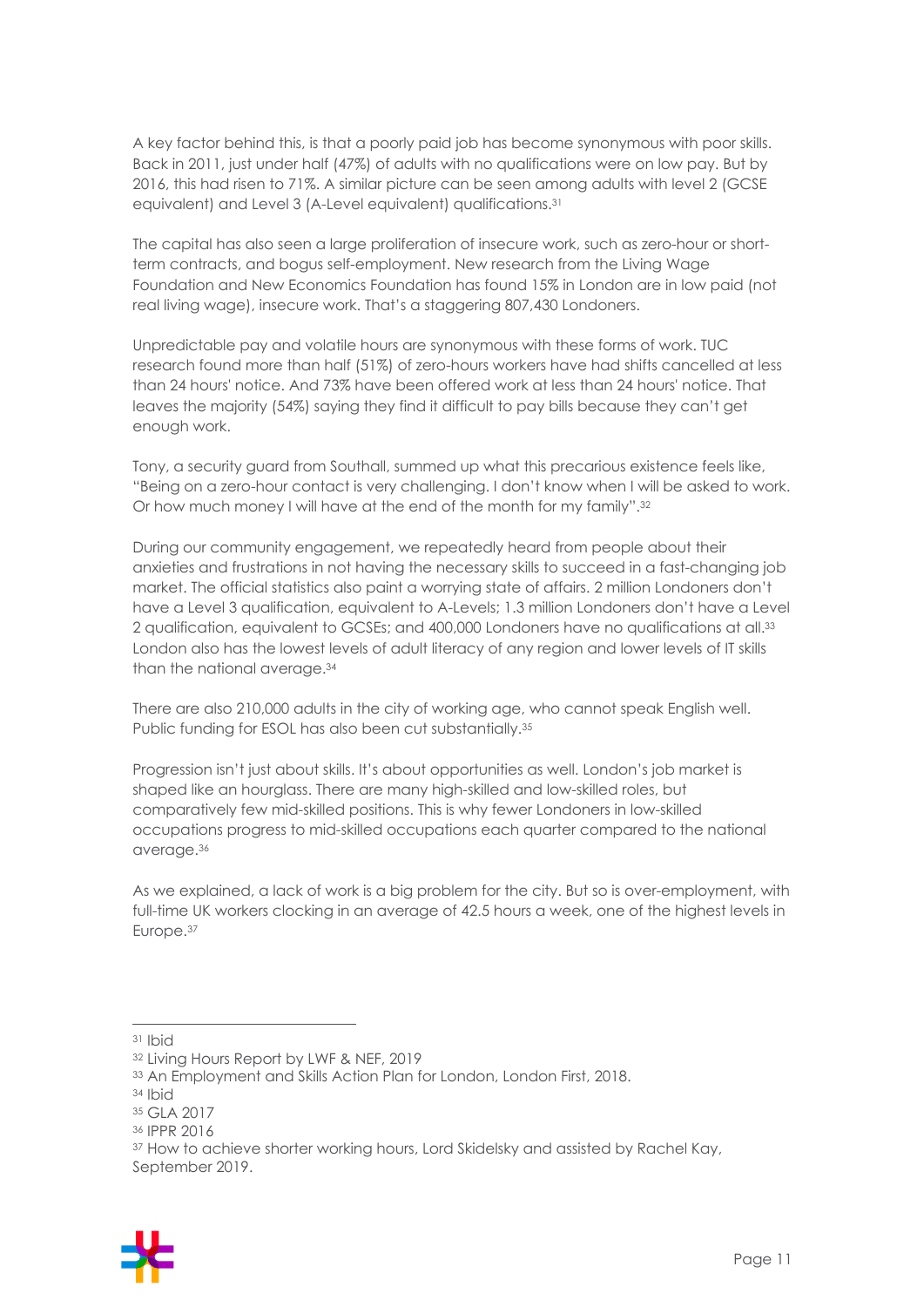A recent survey ranked the UK 24 out of 25 comparator economies for work-life balance, finding that three in five employees work longer hours than they would like to.38

The result is that in the three months to June 2018, there were 10.24 million people who said they wanted to work fewer hours, of which 6.66 million did not want less pay.39 Making worklife balance even worse for Londoners, is the fact we also have the longest commute in the UK (on average 81 minutes a day)<sup>40</sup>. And a recent study found that 54% of commuters are regularly 'switched on', saying that they use the train's wi-fi to do work.41

Overworking can hugely affect organisational productivity, happiness, and overall levels of well-being and health. Official figures show that nationally 15.4 million working days were lost to work-related stress, depression or anxiety in 2017/18, with workload cited as the biggest cause.42

Its impact on key frontline professions is huge. For example, more than half of Britain's teachers have a diagnosed mental health problem, according to a new study by Leeds Beckett University. The 'excessive workloads' on education staff was a key reason cited for the problems.

Workloads are also negatively impacting on people's participation in wider society. Volunteering levels have declined by 15 per cent over a decade,43 with one in two people (51%) saying that work commitments are a barrier to them volunteering.44

One solution to managing demanding work schedules is flexible working. But only a minority fully benefit from this opportunity. The recently published Chartered Institute of Personnel and Development (CIPD) UK Working Lives survey found that, excluding the self-employed, one in five employees (21%) has no flexible working arrangements available to them in their current job and two-thirds (68%) would like to work flexibly in at least one form that is not currently available to them.

Wage growth, or the lack of it, is also another major problem. According to the Institute for Fiscal Studies, annual wages were still lower than a decade ago, with those in their 20s and 30s most affected. And a recent Social Market Foundation report found that "while wage inequality has decreased across the UK as a whole since the financial crisis, it has increased in London".45

London has also become a grossly unequal city. Some of these inequalities have become so large and entrenched that we've become a 'tale of two cities'. Figures released at the start of the year by CIPD and the High Pay Centre, show that the average FTSE 100 CEO, gets paid £3.9 million now, which marks an 11% increase year on year. That means in just three working days, the UK's top bosses will make more than an average full-time worker in the whole year.

<sup>45</sup> London: Working for Everyone? SMF, 2019.



<sup>38</sup> UK Working Lives Survey 2019.

<sup>39</sup> ONS: Labour market economic commentary, August 2018.

<sup>40</sup> TUC analysis, 2019.

<sup>41</sup> University of the West of England, 2018.

<sup>42</sup> Work related stress depression or anxiety statistics in Great Britain, HSE, 2018.

<sup>43</sup> ONS figures, 2017.

<sup>44</sup> Community Life Survey, DCMS, 2018.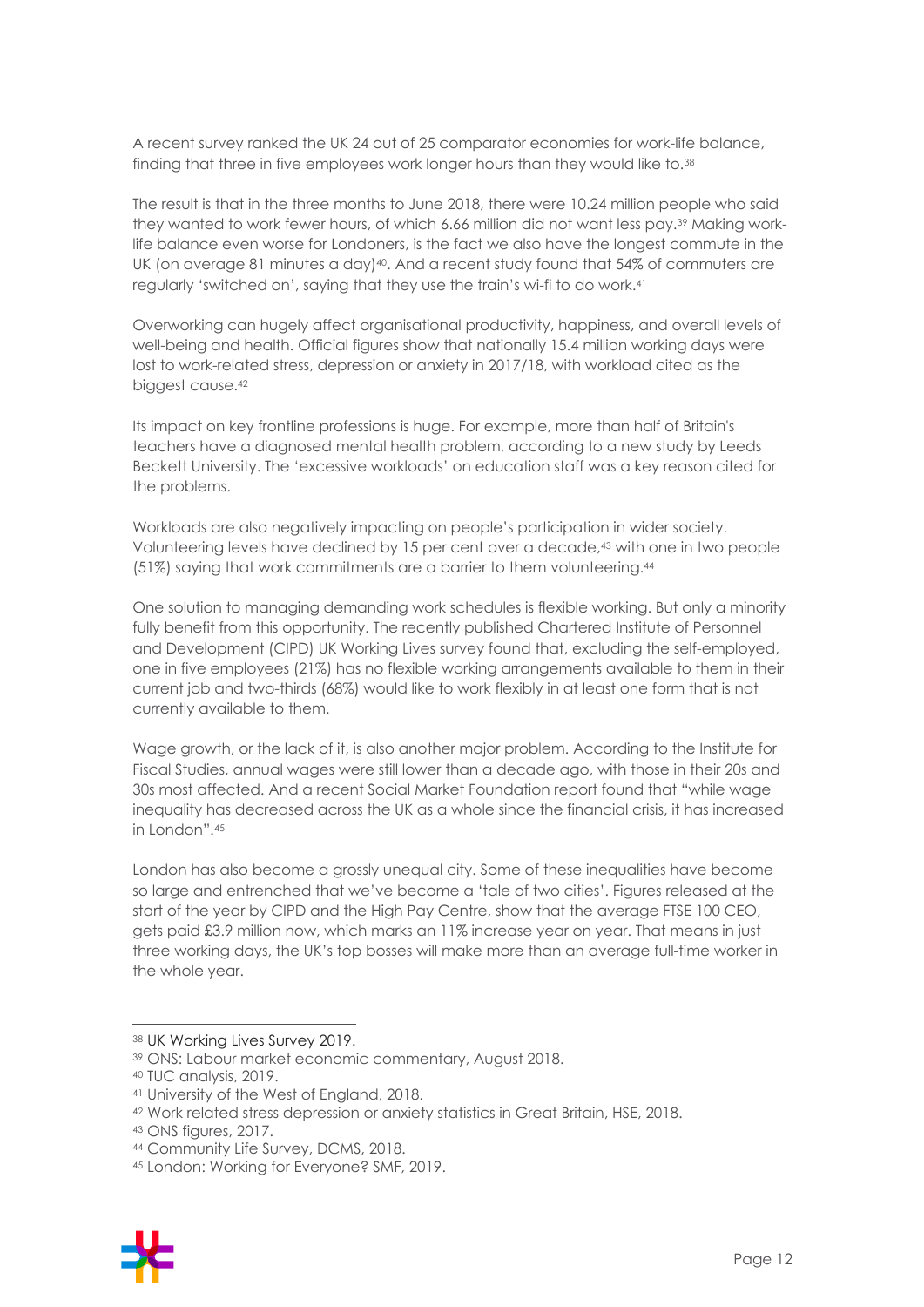Levels of wealth inequality are even worse. Trust for London analysis found the bottom 50% of households own just over 5%, whereas the top 10% owns over half. Wealth for someone just in the top 10% is 295 times higher than someone just in the bottom 10%. In 2010–12 it was 160 times higher.

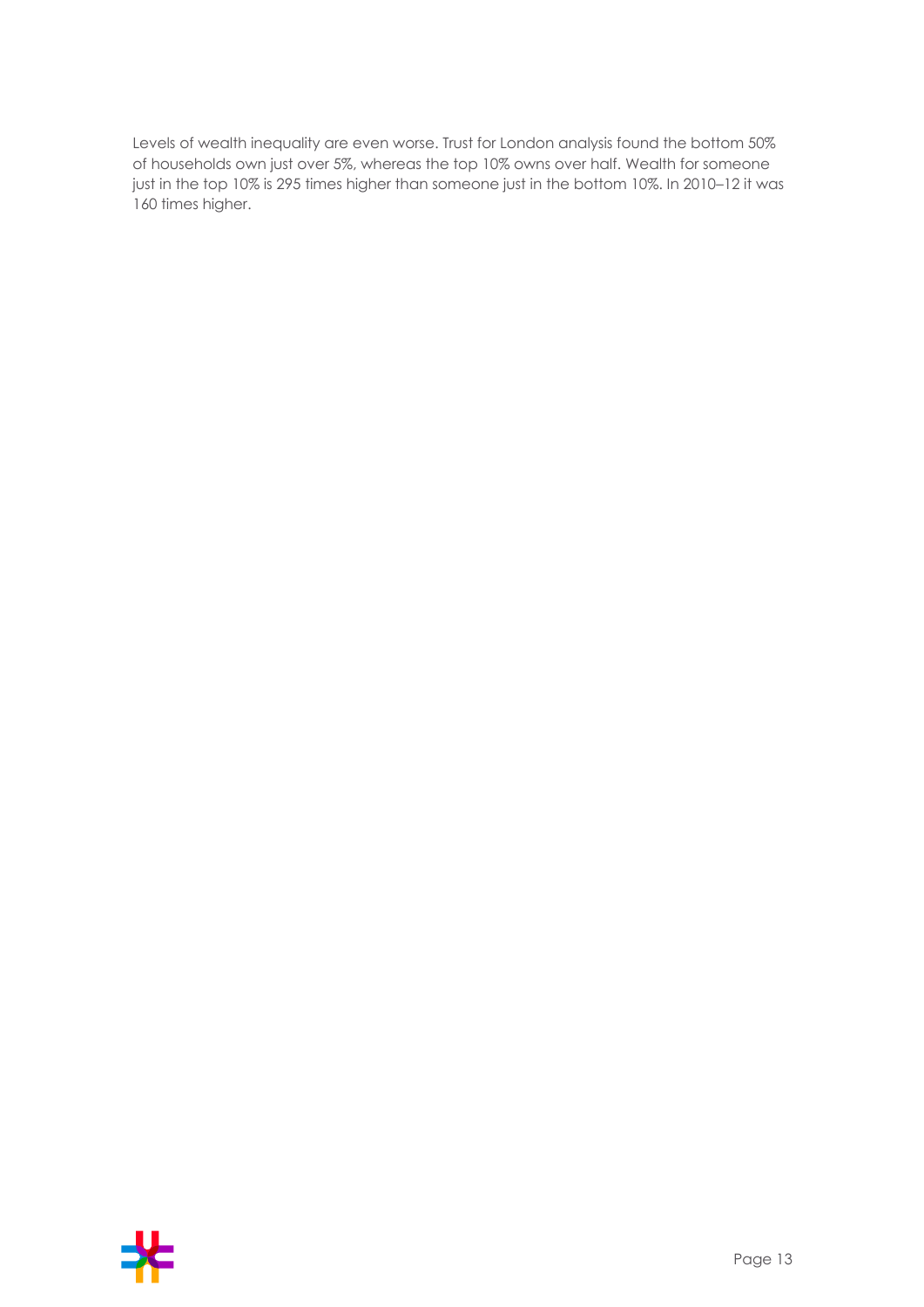## **London 2030 Vision - A City of Good Work for All**

#### **What is good work?**

Several organisations have sought to define the concept of good work. They include the CIPD and RSA/Carnegie Institute. The London Mayor has also established a new accreditation system for employers of good work.

And earlier this year, the Institute for the Future of Work, published its Good Work Charter, which defined what quality work looks like in an age of great technology.<sup>46</sup>

Using their framework and our extensive community-based research during 2019, we believe efforts to create good work for everyone in London by the end of the next decade, should be focused around **four key principles**.

## **Good Work Principles**

**1. Fair pay**: Good work means ending low pay and guaranteeing everyone a real living wage. It also means creating a culture for more equal pay and reward in organisations. London must keep working towards becoming a high wage, high skill economy for all.

**2. Autonomy:** Having autonomy and control at work is crucial to happiness. Empowered work means flexible working must become the norm wherever practical, not the exception. It also means workers being able to organise for better working pay and conditions, such as through collective bargaining. Finally, autonomy entails a labour market that is fully inclusive and free from barriers which exclude disabled people.

**3. Well-being:** All Londoners should enjoy work-life balance, which means tackling the double challenges of not having enough hours and overwork. The goal for the city should be a 32-hour week by 2030, without compromising pay. Well-being should also be hardwired into budgetary and policy decisions across London government.

**4. Learning:** Working should always feel like an opportunity for personal development. Londoners must have guaranteed opportunities to learn and train throughout their lives. In an increasingly tech driven economy, the intensity of learning should mirror the intensity of change taking place within the workplace.

#### **How does London become a city of good work for all by 2030?**

Creating a London where everyone can enjoy decent work is no small task. The capital has faced an extremely challenging financial situation in the last decade, with boroughs facing a 63% reduction in their core funding from 2010, despite the city's population increasing by almost 1 million people.47

<sup>47</sup> London Councils, 2017.



<sup>46</sup> Earlier this year, the Institute for the Future of Work, published its Good Work Charter, which draws together national and local sources to provide a framework for policy orientation to promote good work in an age of great technology.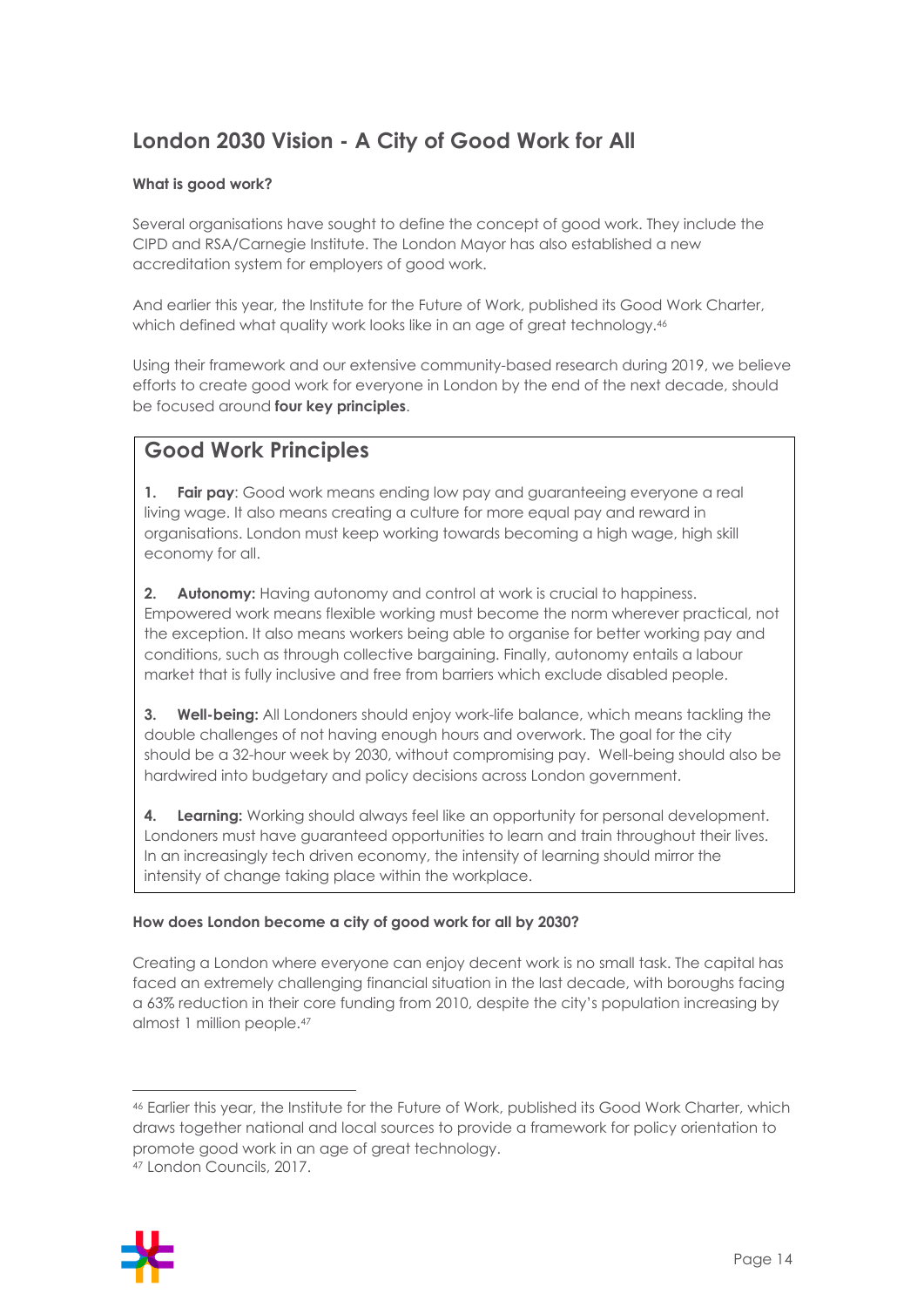National government will therefore have a key role in helping to deliver this agenda and must equip the Mayor and local authorities with the necessary financial capacity and powers.

## **London 2030 Vision**

This is our London 2030 Vision and plan for achieving it.

#### **Ending Low Pay**

In 2016 the government introduced the National Living Wage (NLW). This has been a positive development and reduced levels of low pay across the country. However, despite being badged as a 'living wage', it is simply a higher minimum wage for those aged 25 and above. And with in-work poverty at record rates in the capital, bolder action is needed.

The government have recently declared an ambition to raise the NLW to 66% of median earnings (around £10.50) by 2024.48 This is a welcome announcement and could pull more people out of working poverty across the country. But as we explained earlier, median earnings are far higher in the capital. That means reaching a NLW at the level of 66% of UK median earnings by the middle of the next decade, would only be equivalent to 49% of hourly median earnings in the capital. So low pay would still be prevalent.

That is why the government should take immediate steps to legislate for a real living wage based on the actual cost of living. This wage should also apply to all workers, regardless of their age.

The new real living wage should be independently calculated and uprated each year by a Living Pay Commission. This new pay setting body would be modelled on the consensus building Low Pay Commission, which includes representatives from business, unions, civil society, and academia.

With the country gripped by a low pay crisis, the government should move swiftly in introducing this new real living wage over a three-year period.

If we fail to create a real living wage in the next few years, the city risks abandoning an entire generation to in-work poverty. London is also in danger of falling behind its rivals such as New York, who recently introduced a \$15 an hour minimum wage, equivalent to £12.02.

The benefits to our economy and wider society of a real living wage for all, are significant. A guaranteed real living wage would pull 905,000 Londoners out of low pay.49

Smaller businesses who might struggle to make the transition, could be offered temporary subsidies from savings accrued to the exchequer as a result of higher tax receipts and lower spending on in-work tax credits resulting from the higher mandatory pay floor.

Hundreds of thousands of Londoners are also not getting the hours they need and deserve. That is why employers in the capital should sign up to the Living Wage Foundation's 'Living



<sup>48</sup> Chancellor's speech at the Conservative Party Conference, September 2019.

<sup>49</sup> Low Pay Britain 2019 - Resolution Foundation.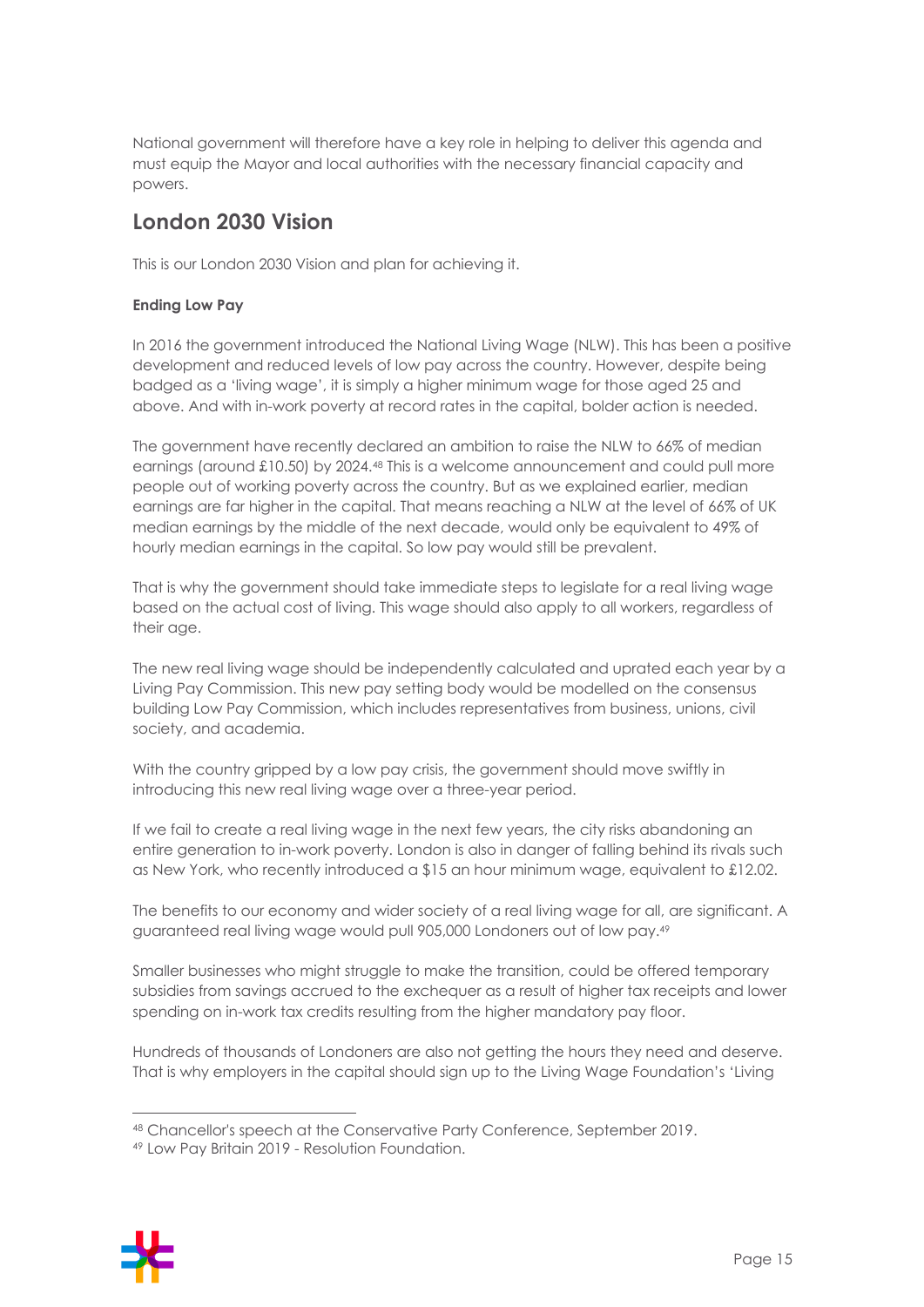Hours' campaign, which calls for a right to notice of shifts of at least 4 weeks and a guaranteed minimum of 16 hours a week, unless the worker requests otherwise.

#### **A 32-Hour Week for All by 2030**

Good work should enable you to have a good life. But for too many people, that better life is sacrificed at the altar of a long working week. Full time UK workers do on average 42.5 hours a week, one of the highest levels in Europe (only Austria and Greece work more).<sup>50</sup>

Yet the evidence shows working such long hours is detrimental to both workers and the economy. And with 77% of London's businesses<sup>51</sup> and nearly 80% of millennials<sup>52</sup> supporting a four-day week, the big question now is – how do we get to a 32-hour week by 2030?

Collective bargaining and increasing statutory holiday entitlements for workers will make a positive difference to reducing working hours. But these approaches on their own will only go so far. Only 13.2% of workers in the private sector are union members53 and 40% of employees just take half of their holiday entitlement.54 And the TUC recently found over a million workers are not getting any paid holiday. The pressure from one's workload is one of the most cited reasons for not using statutory holiday.

For a more meaningful and permanent impact in reducing working hours, the focus should be on boosting productivity and helping businesses to redesign jobs and structure working practices around a shorter 32-hour week.

Businesses operate in different ways, and some will find the transition to a shorter working week more challenging than others. Adopting a tailored and consensual approach, with the right incentives and support, will be crucial.

There are a number of ideas that can help achieve this.

#### **Jobs Guarantee**

First, tackling labour market exclusion with a Jobs Guarantee based on a shorter working week.

This would see employers creating thousands of one-year long job placements anchored around a 32-hour week for London's most marginalised groups. There will be a particular focus on disabled people, out of work single parents, young people, the long-term unemployed, and those who have been struggling with homelessness. All job placements will pay a real living wage based on the cost of living.

The government would incentivise the creation of these placements by covering the salary costs for host organisations and supporting recruitment of participants. It would be an entirely voluntary scheme (for employers and individuals), with organisations able to apply for funding if they clearly demonstrate these jobs placements are "additional", target the

<sup>54</sup> Glassdoor Survey, May 2018.



<sup>50</sup> How to achieve shorter working hours, Lord Skidelsky and assisted by Rachel Kay, September 2019.

<sup>51</sup> YouGov, September 2019.

<sup>52</sup> The Meaning of Work, Indeed, June 2019.

<sup>53</sup> Trade Union Membership: Statistical Bulletin, BEIS, May 2019.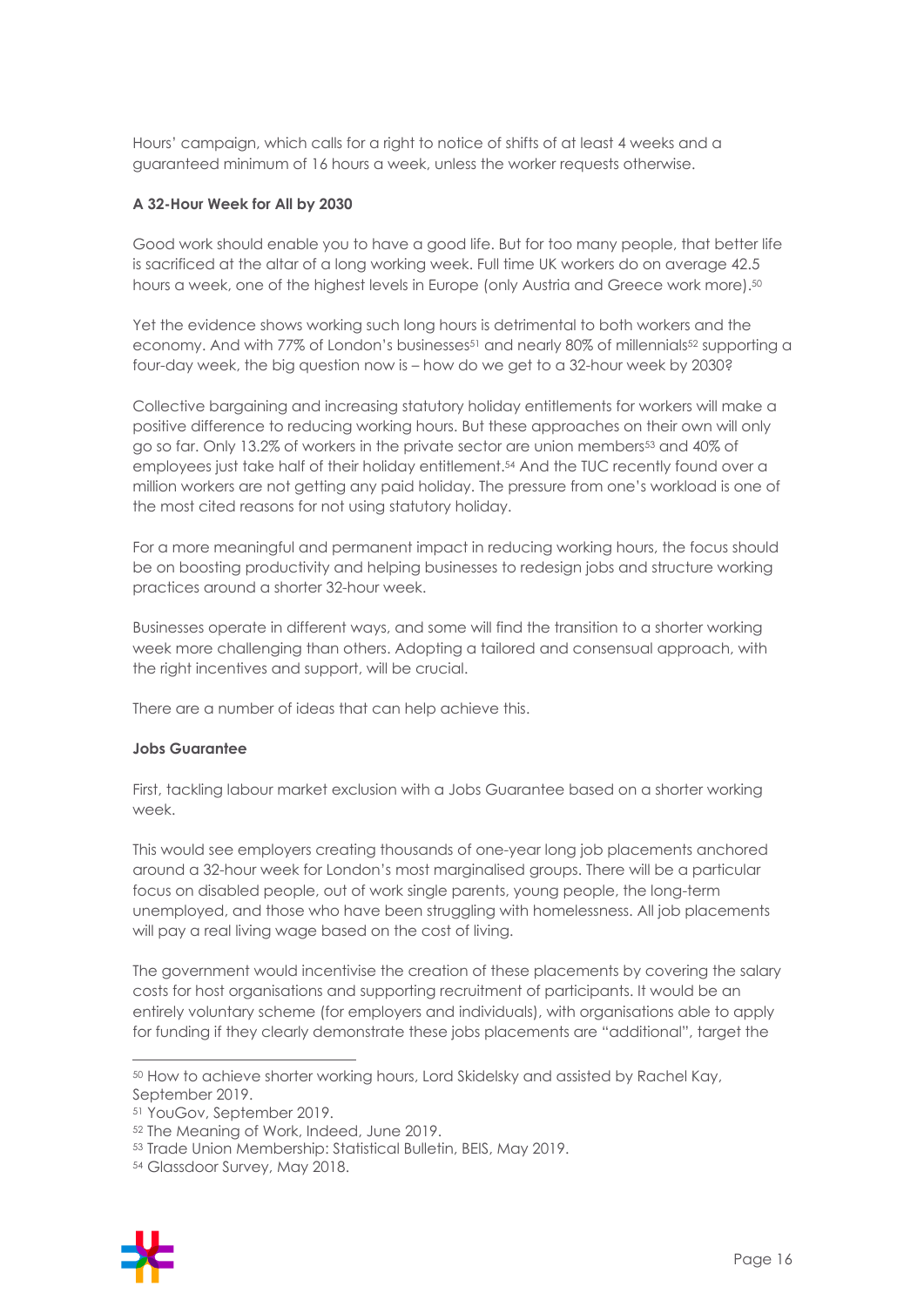most excluded groups within the labour market, and ensure good work-life balance for participants.

Whilst jobs can be hosted in any sector, there will be a strong focus on industries and roles with high growth and high wage potential. Employers will also be expected to allow participants to co-design some elements of their placements, particularly for disabled people, ensuring it's tailored as much as possible to their skills and career goals.

National government should provide the funding for this scheme based on regular assessments of labour market exclusion within the capital. But if London had powers to introduce a tourism levy on overnight stays, this could be used to pay for thousands of job placements each year.

To recruit host organisations and to develop high quality job placements, a new city-wide employer brokerage service will need to be created. There already exists an ecosystem across the public and voluntary sector which supports the most excluded groups into the labour market. The Job Guarantee brokerage service would be embedded within these existing pre-employment programmes, advice services, and specialist support services delivered by disabled people, to ensure the placements form part of natural step in moving people into good work. Though individuals will still be able to self-refer.

The Job Guarantee is designed to provide a backstop against long-term unemployment and an invaluable opportunity for thousands of marginalised Londoners to gain professional experience. It builds on the successful Future Jobs Fund, which evaluations showed had a net benefit to participants, employers, and society.

We heard countless times in our investigation from people across the city, that they "couldn't get a job, as they didn't have experience, but can't get experience, because they don't have a job". This intervention aims to break that catch 22 situation.

It will also allow employers to design real living wage paying jobs around a shorter working week and to test and assess their impact. And with thousands of placements taking place each year, this will have a significant impact in encouraging employers to permanently adopt and roll out a shorter working week across their organisations.

#### **Mayor's Good Work Fund**

London government should also establish a dedicated Mayor's Good Work Fund (GWF), that provides help to employers who wish to improve business practices, redesign jobs into good ones, and introduce a shorter working week for their staff without cutting pay.

A key focus of the £50 million a year fund would be on supporting businesses to make investments and changes to increase productivity, as London has only seen real productivity growth of 0.3% on average per year between 2010 and 2017.55

As part of the criteria for qualifying for support, businesses would be required to seek accreditation with the Mayor's Good Work Standard.

<sup>55</sup> Developing the evidence base for London's Local Industrial Strategy - Interim report, GLA Economics, August 2019.

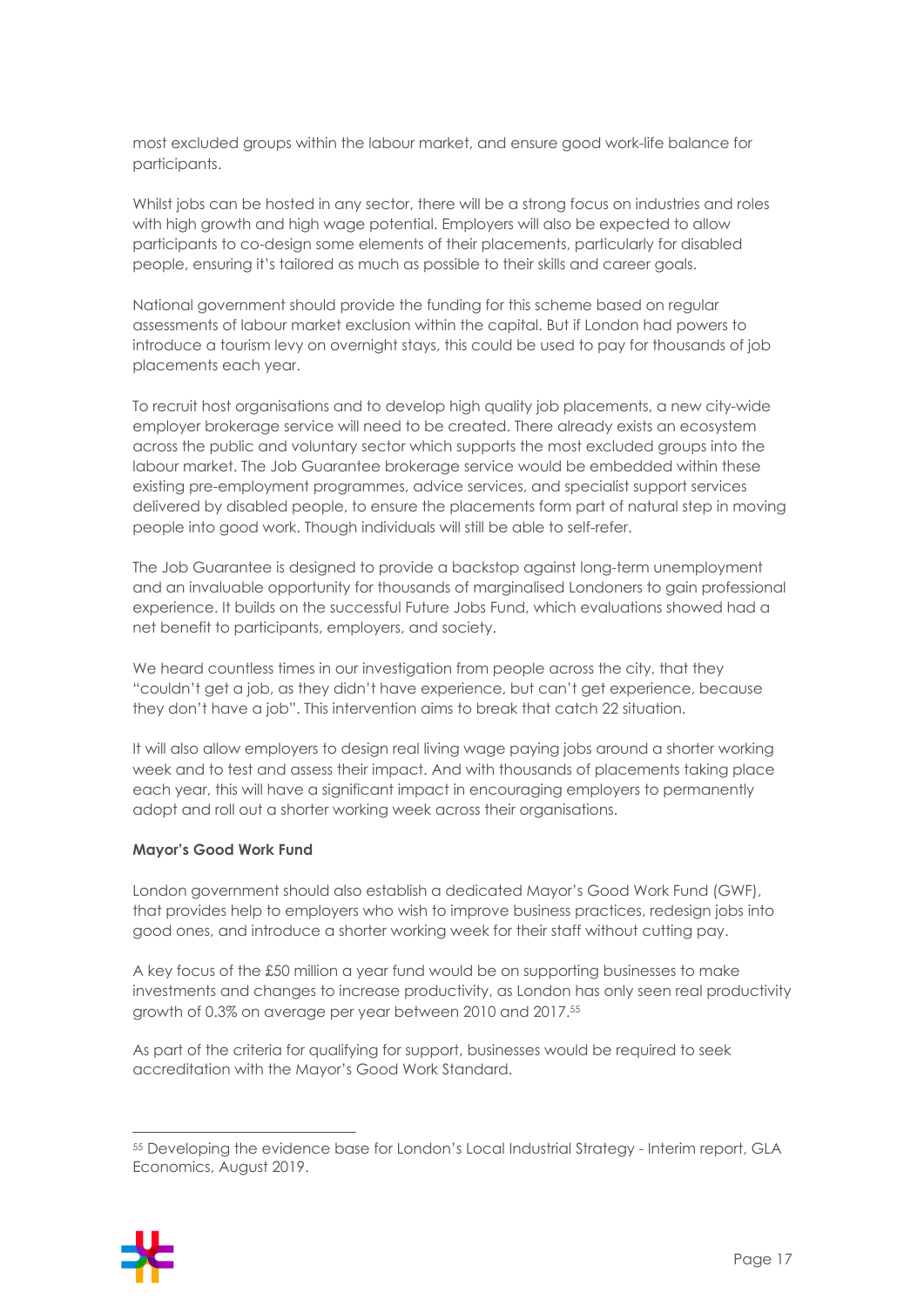A recent study by Henley Business School, found hundreds of UK employers who had moved to a four-day week were now collectively saving £92 billion each year, with over 60% seeing productivity increase.

This fund is designed to help other firms across the capital similarly benefit from improving their working practices and reducing working hours. For example, a business would be able to apply for funding to help develop a shorter working week pilot and measure its impact.

It also aims to support the development of a 'place-based' approach to reducing working hours, helping local authorities to develop trials by involving key anchor institutions such as schools and popular local employers.

Forest Gate Community School is currently piloting reduced working week schedules for teachers and students. In this case, the GWF could support other employers in the area to similarly test a shorter working week, with the effect being to create a more sustainable community led approach to reducing long hours.

Creating good work will increase productivity and wages, and the overall strength of our economy. That's why national government should fund the creation of this scheme as part of a wider network of regional and local good work funds across the UK.

Alternatively, if London was given greater tax raising powers, it could finance the GWF through a levy on overnight stays.

#### **Paid Leave for Learning**

Every Londoner should be a learner for life. In a rapidly changing world of work, adaptability, resilience, and skill levels, will be crucial to professional success as well as that of the wider economy. For this reason, we believe the government should introduce a new right to paid time off work to undertake learning and training.

Currently employees at large firms only have a 'right to request' time off for training, which can easily be rejected by the employer, or if not, only approved on the basis it is done unpaid. Employees at SMEs have no such right to request.

And according to the Learning & Work Institute, participation in lifelong learning is only 37%, its lowest ever level. The most commonly cited barrier to engaging in learning is work or other time pressures

This new statutory right would guarantee four days of paid leave each year (based on a worker doing full-time hours) for any evidenced learning and training undertaken. It will help the lowest earners with the poorest skills improve their life chances, as they are currently the least likely to partake and benefit from lifelong learning.<sup>56</sup>

Businesses will also benefit. Not only will they be able to upskill their workforce, but paid learning leave will help them restructure their operations for a shorter working week in a way that harnesses productivity.

<sup>56</sup> The adult skills gap: is falling investment in UK adults stalling social mobility? Social Mobility Commission, January 2019.

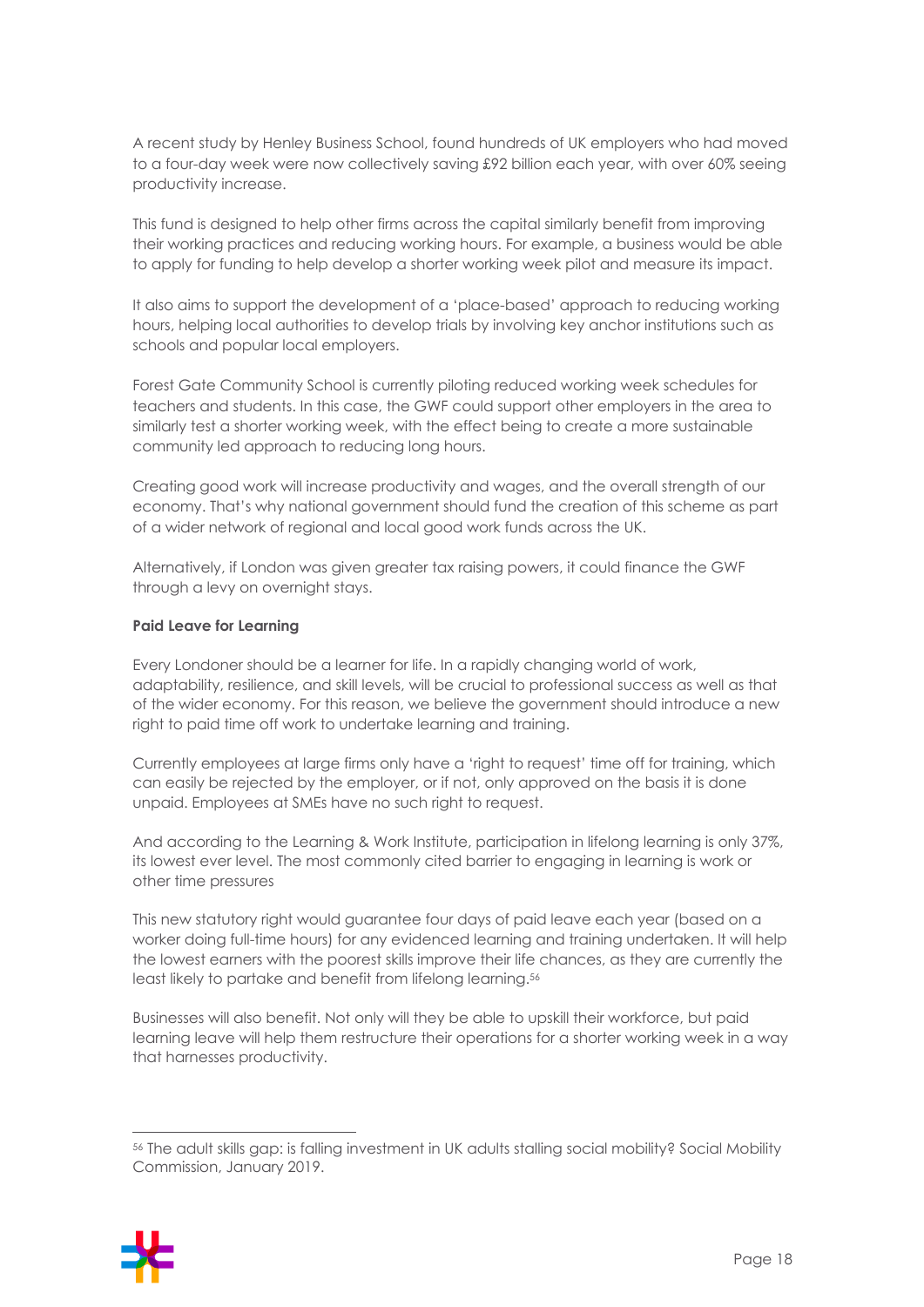#### **A City of Good Businesses**

London is the engine for prosperity in the UK. Last year, over 216,000 new businesses were started. But becoming an entrepreneur is risky and costly, with many in the early stages not even taking a salary.

Supporting good business models from the outset, will only help the development of good working opportunities. Our recommendation is that London government introduce an Entrepreneurs' Income (EI), to ensure all Londoners have the opportunity to launch their own enterprises. Initially, we propose providing up to 5,000 grants each year, to individuals looking to start their own enterprises.

The one off £10,000 payment would be used to partly cover entrepreneurs' salary costs in the first few months or as an investment in their business. Each entrepreneur would have to apply with a fully registered company (or social enterprise) and costed business plan. Payments would be staggered (unless if an investment).

Good work requires good employers, so those applying for the EI would also be required to embed the Mayor's Good Work Standard within their business models. This will ensure as their enterprise grows and they recruit staff, their future employees should naturally benefit from well-designed workplaces and quality jobs.

The world faces an existential challenge from climate change. And the Mayor has declared a climate emergency. London must therefore move as fast possible to becoming a net zero emissions city. To foster an enterprise culture that supports this ambition, the Mayor and councils should work together to provide a business rate discount for organisations that are or move to carbon neutral status.

#### **Prosperity & Well-Being**

A shorter working week is linked to a wider agenda of moving government away from measuring economic success through the lens of GDP alone. Well-being should have equal importance.

In 2010, the then UK prime minister declared "It's time we admitted that there's more to life than money and it's time we focused not just on GDP but on GWB – general wellbeing."57 In the same year, the Office for National Statistics began collecting and measuring well-being data. And Bhutan and the UAE both measure levels of happiness.

But the government of New Zealand has gone further, and recently introduced an entire budget which prioritised well-being indicators, such as child poverty and mental health. Their ministers have also been instructed to design policies that increase well-being.

We call on leaders across all tiers of government to follow their example and ensure their budgets and policies are measurably and meaningfully anchored around well-being as well as growth. National government should also ensure well-being is at the heart of major longterm economic plans, such as spending reviews.

<sup>57</sup> Guardian article - David Cameron aims to make happiness the new GDP, November 2010.

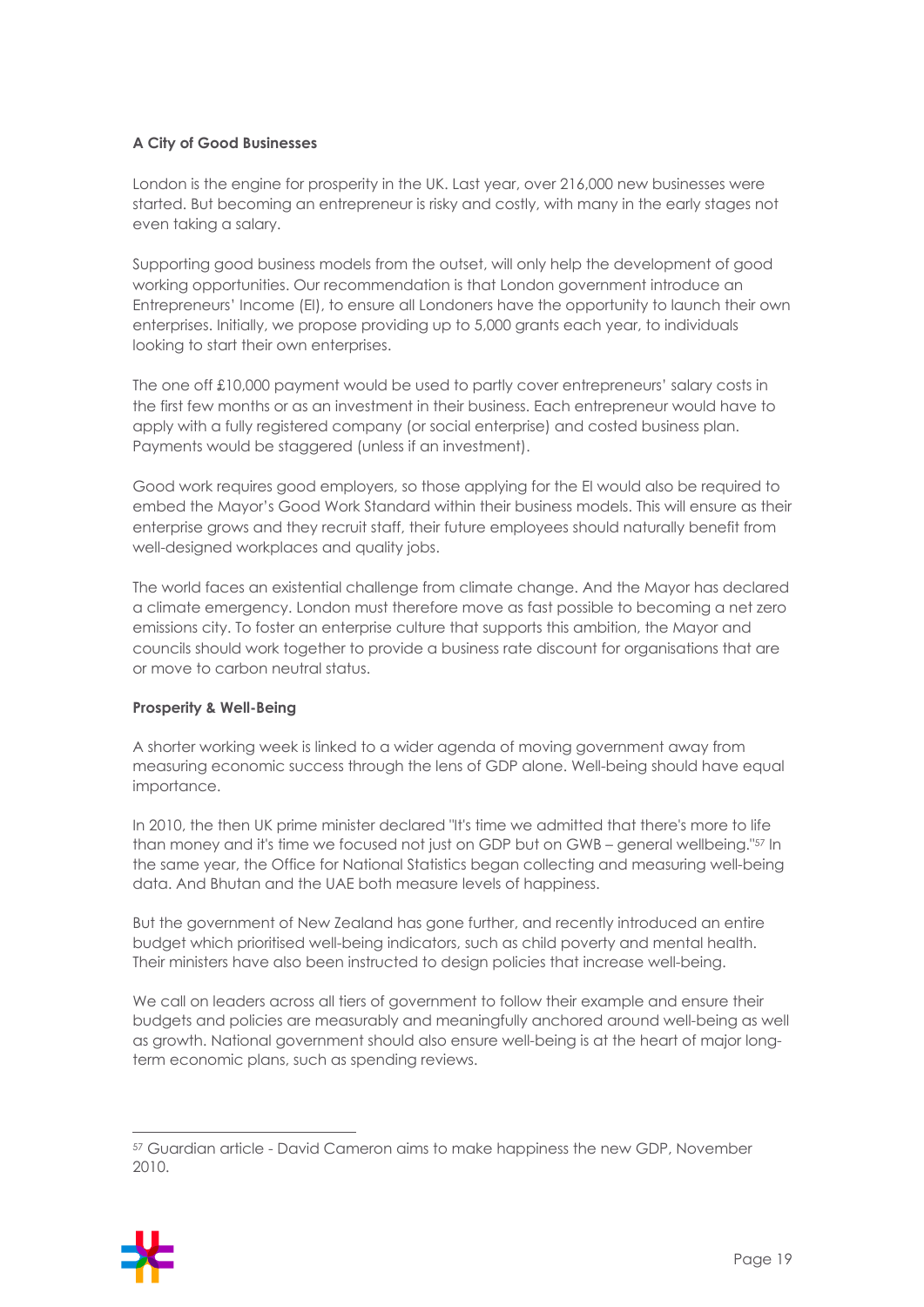#### **Flexible Working for All**

All employees have had the right to request flexible working since 2014. But the number of employees benefitting from flexible working arrangements – such as part-time working, job share, term-time working, and compressed hours – hasn't improved since 2010.<sup>58</sup>

We believe there should be a default presumption of being able to work flexibly in any given job from day one of employment, wherever practical. That means placing a new expectation on all employers to design their roles with flexibility built in, and to offer clear guidance to workers on the opportunities to work flexibly.

Flexible working will also be vital to making London carbon neutral by 2030. Research by jobs site Monster shows that if we double the number of people able to work flexibly, there would be 374,931 fewer cars on the capital's roads by 2025.

#### **A London Employment and Skills System Fit for the Tech Age**

We fully endorse the Mayor's call for greater devolution and funding, to create a holistic skills and employment system for London. This also includes powers to raise money.59

A devolved skills and employment system for the city would mean full devolution of the Adult Education Budget and 16-18 year old skills provision, with a return to pre-austerity levels of funding (including reintroducing the Educational Maintenance Allowance for 16-18 year olds to help them focus on learning).

It would also include the devolution of careers support and of the capital's non-levy allocation (levy contributions not spent by the contributing employer). The goal would be to create a London Apprenticeship Service.

Additionally, greater powers and funding should be given to help Londoners learn emergent skills. This would be supported with continued devolution of capital funding to invest in new facilities and technologies and support further education providers to repair London's further education estate.

There should also be devolution of traineeships, and of London's share of the UK Shared Prosperity Fund and Immigration Skills Charge. As the Mayor has set out, government should also commit to establish a 'local first' approach to employment support services with a much greater role for the charitable and voluntary sector.

#### **Leaving No Young Person Behind**

In the past seven years, London has seen over 562 youth worker posts and 104 youth services disappear.<sup>60</sup> That is despite evidence showing these services help the lives of the most vulnerable young people and have a big impact in reducing knife related crime.

In 2011, a new youth development programme, called the National Citizen Service, was created. This is only open to 15-17 year olds with a big focus on residential activities in the

<sup>60</sup> London's lost youth services 2019, research by Sian Berry.



<sup>58</sup> CIPD, Megatrends: Flexible Working, January 2019.

<sup>59</sup> SKILLS FOR LONDONERS: A CALL FOR ACTION, September 2019.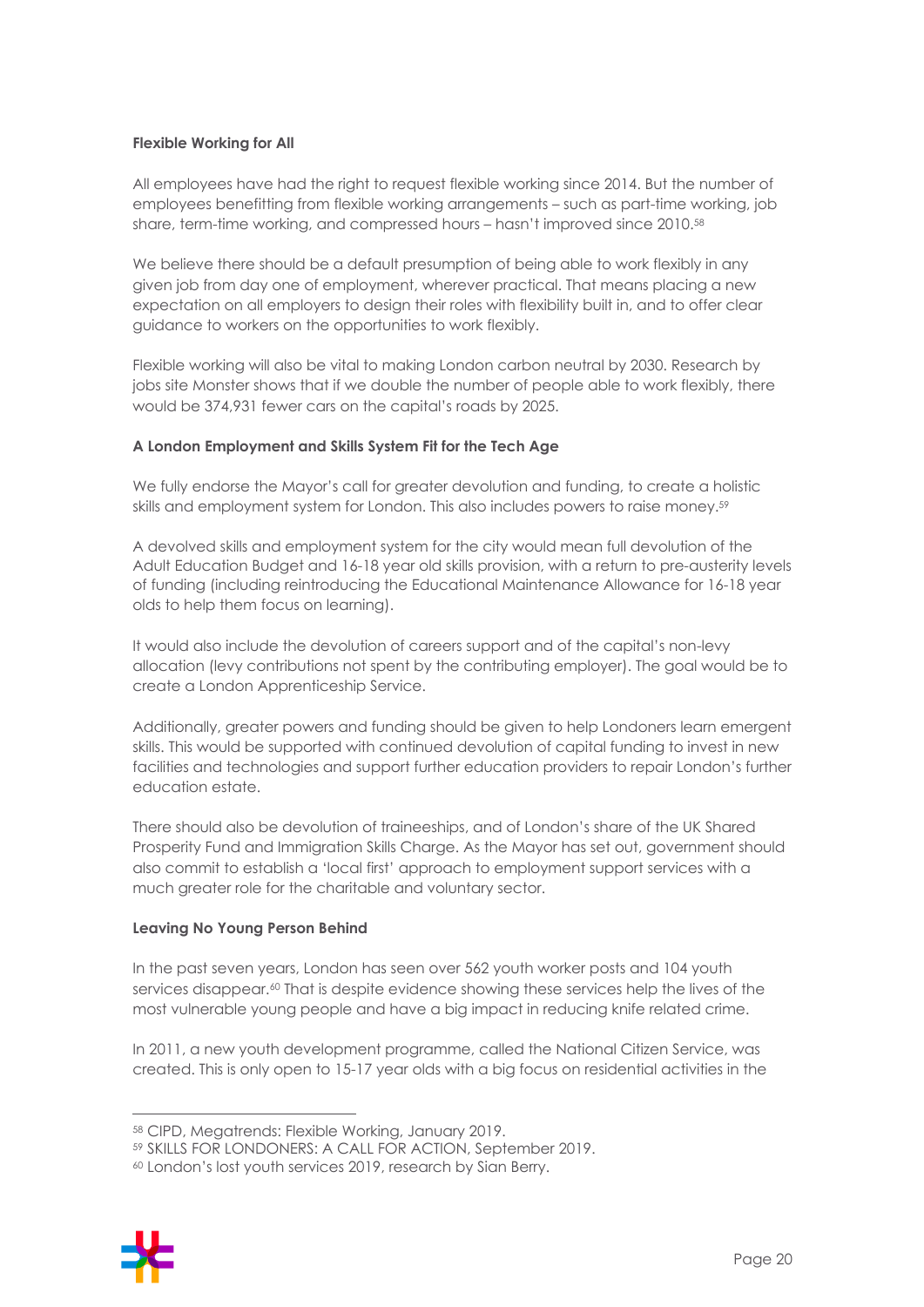summer months. Between 2016-2020, the government has earmarked £1.26bn for this programme.

This is a huge sum of money, yet its impact, is highly questionable. For instance, 88% of eligible young individuals didn't participate one year<sup>61</sup> and £10m of places have gone unfilled.<sup>62</sup>

We recommend the government abolish NCS and replace it with a national and all-year round network of youth services. The money saved from ending NCS could fund up to 11,000 youth worker posts in the country.63

#### **More Equal Pay for All**

More equal pay is essential for people feeling that work is fairly and justly rewarded. More use of collective bargaining in parts of the economy can play a key role in achieving this. But greater transparency and accountability will also be crucial.

Large listed UK companies now have to start reporting on their pay ratios, with the first statutory disclosures to be provided from the start of 2020. This will require firms to set out CEO pay in relation to the average worker. Firms also have to report on their gender pay gap. We welcome these recent developments.

The government has consulted on introducing ethnicity pay gap reporting. To date, it has not indicated whether they will be introduced. It is our view they should be as soon as feasible, along with disabled persons pay gap assessments.

Once this has been introduced, the GLA should use the data to produce an annual London Pay Audit, to capture how much progress is being made in the capital towards reducing pay gaps and better pay ratios.

We also call for national and local tiers of government to use data from the London Pay Audit to favour firms with good pay assessments through their procurement powers. For instance, ensuring tenders incentivise bidding organisations to link pay increases from the top to the bottom of organisations (including bonuses). Importantly, this should also include remuneration through shares. Other criteria could also involve firms having to provide opportunities for employee ownership and worker voice on boards.

We also back calls from the CIPD and High Pay Centre to increase diversity on remuneration committees both in terms of their ethnicity, gender, professional backgrounds, and disabled people representation.

We also support their idea of replacing long-term incentive plans as the default model for executive remuneration with a less complex system based on a basic salary and a much smaller restricted share award. This would simplify the process of setting executive pay and ensure that pay is more closely aligned to executive performance. CEO pay should also be

<sup>63</sup> Based on NCS spending levels between 2016-2020 (£1.26bn) and paying youth workers a full-time real living wage.



<sup>61</sup> Guardian article - David Cameron's flagship youth scheme to be rebranded for up to £10m, May 2019.

<sup>62</sup> NAO, January 2017.